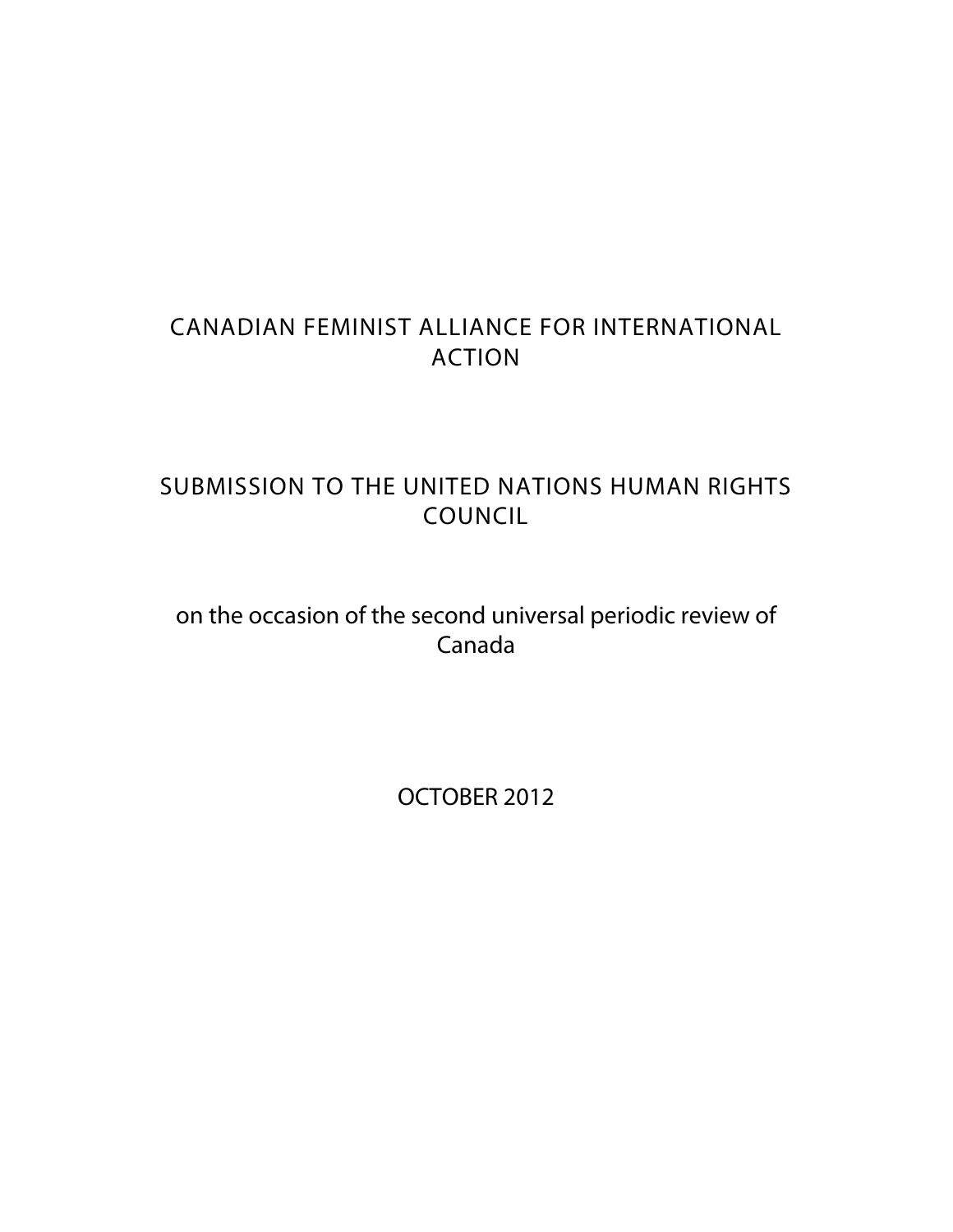#### **Canadian Feminist Alliance for International Action (FAFIA)**

Founded in February 1999, the Canadian Feminist Alliance for International Action (FAFIA) is a national alliance of more than seventy Canadian women's equality-seeking organizations. FAFIA's goals are to:

- develop the capacity of women's organizations to work at the international level;
- make links between international instruments and agreements and domestic policy-making;
- hold Canadian governments accountable to the commitments to women that they have made under international human rights treaties and agreements.

Since it was founded, FAFIA has made submissions regarding women's human rights to United Nations treaty bodies reviewing Canada's human rights performance, including the Committee on the Elimination of Discrimination Against Women, the Human Rights Committee, the Committee on the Elimination of Racial Discrimination, and the Committee on Economic, Social and Cultural Rights. FAFIA also made a submission to the Human Rights Council for the 2009 UPR of Canada. FAFIA representatives regularly appear before Parliamentary and Legislative Committees.

Thanks to Shelagh Day for preparation of this submission and to members of the FAFIA Steering Committee. The text of this submission, excluding cover page, introduction to FAFIA and endnotes, is 5,543 words.

Canadian Feminist Alliance for International Action 151 Slater Street, Suite 704 Ottawa, ON. K1P5H3 Canada www.fafia-afai.org Contact: [hollyjohnson@uottawa.ca](mailto:hollyjohnson@uottawa.ca)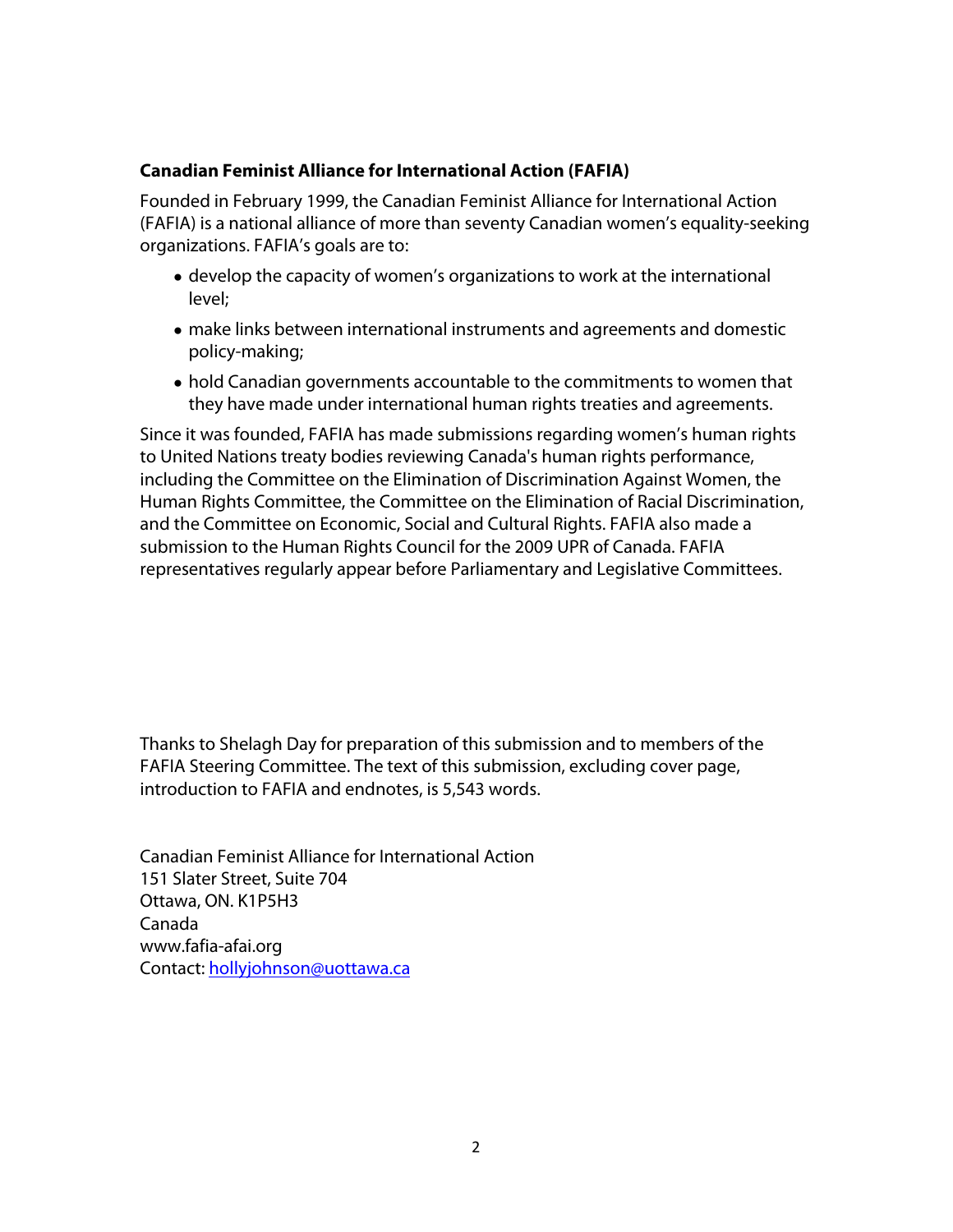#### **Implementation of Women's Human Rights**

1. FAFIA submits that Canada has not implemented recommendations made by United Nations treaty bodies over the last fifteen years regarding the equality of women.<sup>[1](#page-15-0)</sup> Canada has also not implemented the recommendations which it accepted during the 2009 UPR, a number of which have particular relevance for women, including recommendations 44 and 45, and recommendations 33 through 38.<sup>[2](#page-16-0)</sup>

2. FAFIA urges the Human Rights Council to ensure that the 2013 UPR holds Canada to account for its general and nation-wide failure to implement fully and effectively its human rights obligations to women. The Human Rights Council made a commitment to ensure that the issues of women's equality would be thoroughly canvassed and attended to during the Universal Periodic Review process.

3. Canada has the resources, institutions and infrastructure to ensure that women enjoy their human rights equally with men, and that women advance to political, legal, economic, social and cultural equality. In this time of global recession, Canada's economy is relatively healthy. However, while Canada ranks 6<sup>th</sup> on the United Nations Development Program's Human Development Index, it ranks 20<sup>th</sup> on the Gender Inequality Index.<sup>[3](#page-16-0)</sup> Governments in Canada have not put in place the measures necessary to address and overcome the deeply embedded and long-standing structural and systemic inequalities that women face. In fact, over the last decade, Canada has been moving backwards on implementation of the rights of women in important ways.<sup>[4](#page-16-0)</sup>

#### **Women's Inequality**

- 4. Women's inequality in Canada<sup>[5](#page-16-0)</sup> is characterized by:
	- higher poverty rates and lower incomes for women;<sup>[6](#page-16-0)</sup>
	- deep social and economic disadvantage experienced by particular groups of women, including single mothers, Aboriginal women, women of colour, women with disabilities, and older women; $<sup>7</sup>$  $<sup>7</sup>$  $<sup>7</sup>$ </sup>
	- unequal representation in political office Canada's Parliament has only 25% representation of women and one province, Manitoba, has the highest representation in Canada at 31% women.<sup>[8](#page-16-0)</sup>
	- lower employment earnings, underemployment, gendered division of labour,<sup>[9](#page-17-0)</sup> and inadequate measures to overcome sex, race, and disability discrimination in the labour force, including sex and race discrimination in pay<sup>[10](#page-17-0)</sup> and inadequate protections for migrant workers; [11](#page-17-0)
	- $\bullet$  inadequate access to quality, affordable child care;<sup>[12](#page-17-0)</sup>
	- $\bullet$  housing insecurity and inadequate access to safe, affordable housing;<sup>[13](#page-17-0)</sup>
	- $\bullet$  inadequate social assistance rates,<sup>[14](#page-17-0)</sup> and punitive rules and policies for recipients, particularly lone mothers, and women who are victims of violence;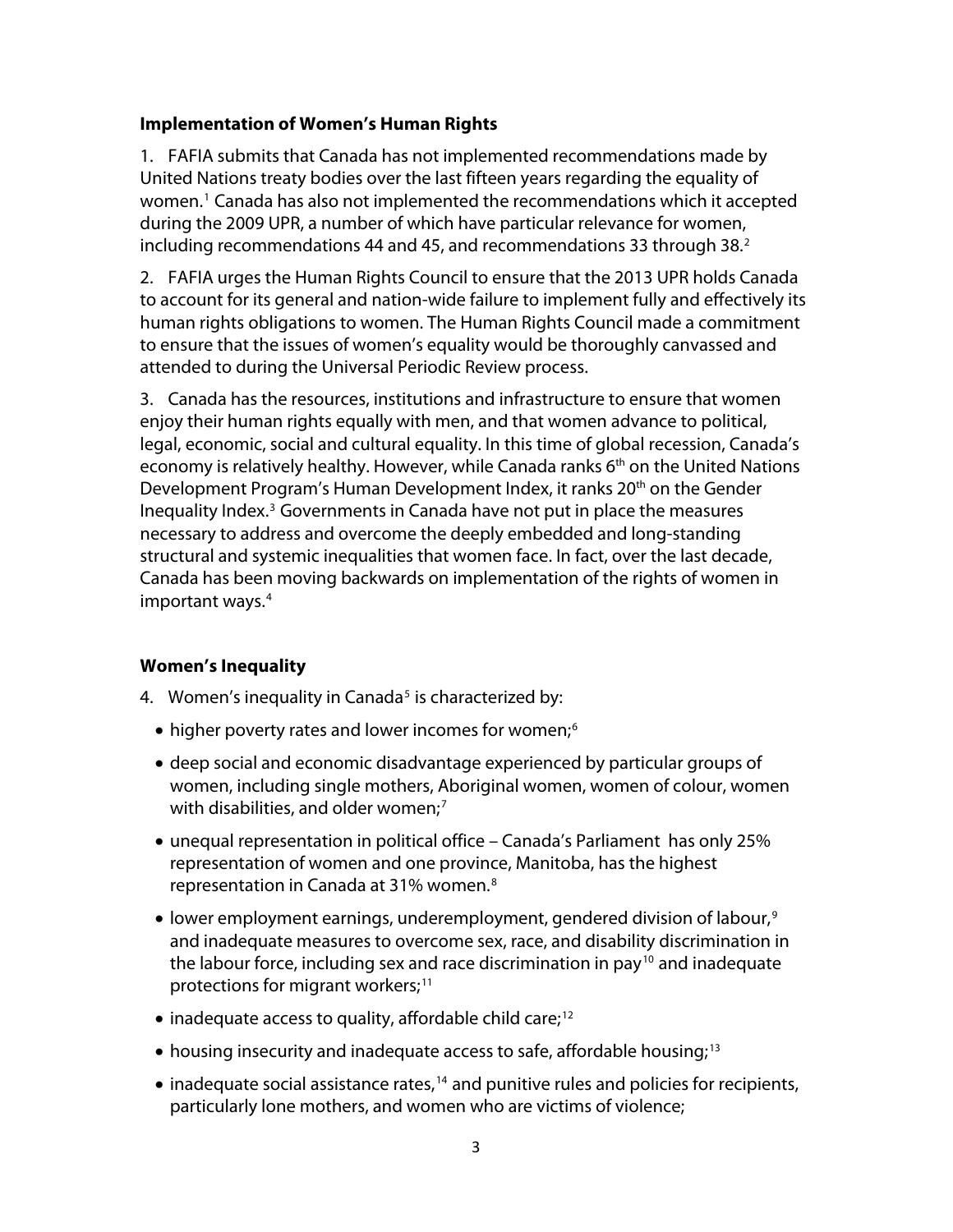- high rates of child apprehension, particularly from low income and Aboriginal mothers;
- lack of access to justice and effective remedies for violations of rights, due to inadequate civil legal aid<sup>[15](#page-17-0)</sup> and the cancellation of the Court Challenges Programme;
- constraints on women's ability to participate in policy development and democratic interaction with governments, because of denial of funding for women's non-governmental organizations for research and advocacy;
- male violence, accompanied by failures of the justice system (police, prosecutors, and judges) to respond in ways that effectively assist women and keep them safe,<sup>[16](#page-17-0)</sup> and inadequate shelters, housing, and income supports for women who experience male violence;
- overincarceration of Aboriginal women and girls,<sup>[17](#page-17-0)</sup> overclassification, discriminatory and harmful treatment of women prisoners.<sup>[18](#page-17-0)</sup>

### **Women's Poverty and Income Inequality**

5. Historically poverty rates for women have always been higher for women than men. In 2010, one in ten women in Canada was living in poverty (10.3%).<sup>[19](#page-17-0)</sup> High as this rate is in such a wealthy country, the overall poverty rate masks much higher rates of poverty for particular groups of women.<sup>[20](#page-17-0)</sup> In 2010, 34.7% of unattached women under 65 and 15.6% of unattached women over 65 were living in poverty, as were 21.8% of women-headed lone parent families.<sup>[21](#page-18-0)</sup> Rates of poverty in women-headed lone-parent families are three times higher than for male-headed lone-parent families.<sup>[22](#page-18-0)</sup>

6. Statistics Canada reports that 37% of First Nations women living off-reserve, and [23](#page-18-0)% of Métis and Inuit women are living below Low-Income Cut-Offs.<sup>23</sup> Aboriginal women are more likely than non-Aboriginal women to be lone parents, which exacerbates their economic disadvantage. In 2006, 18% of Aboriginal women aged 15 and over were heading families on their own, compared with 8% of non-Aboriginal women. $24$ 

7. 22% of women "in a visible minority" are living below Low-Income Cut-Offs,  $25$  as are 15% of immigrant women.<sup>[26](#page-18-0)</sup> The low income rate for immigrant women rises to 32% for those who arrived in Canada recently.<sup>[27](#page-18-0)</sup> In 2000, 26% of women with disabilities were living below the Low-Income Cut-Offs.<sup>[28](#page-18-0)</sup>

8. Women, and particular groups of women, face high rates of poverty, but also, above the poverty level, they experience significant and long-standing income inequality. The average total income of women from all sources, including employment earnings, government transfer payments, investment income, and other money income, was 64% of men's total income in 2008.<sup>[29](#page-19-0)</sup> This gap has changed little in thirty years.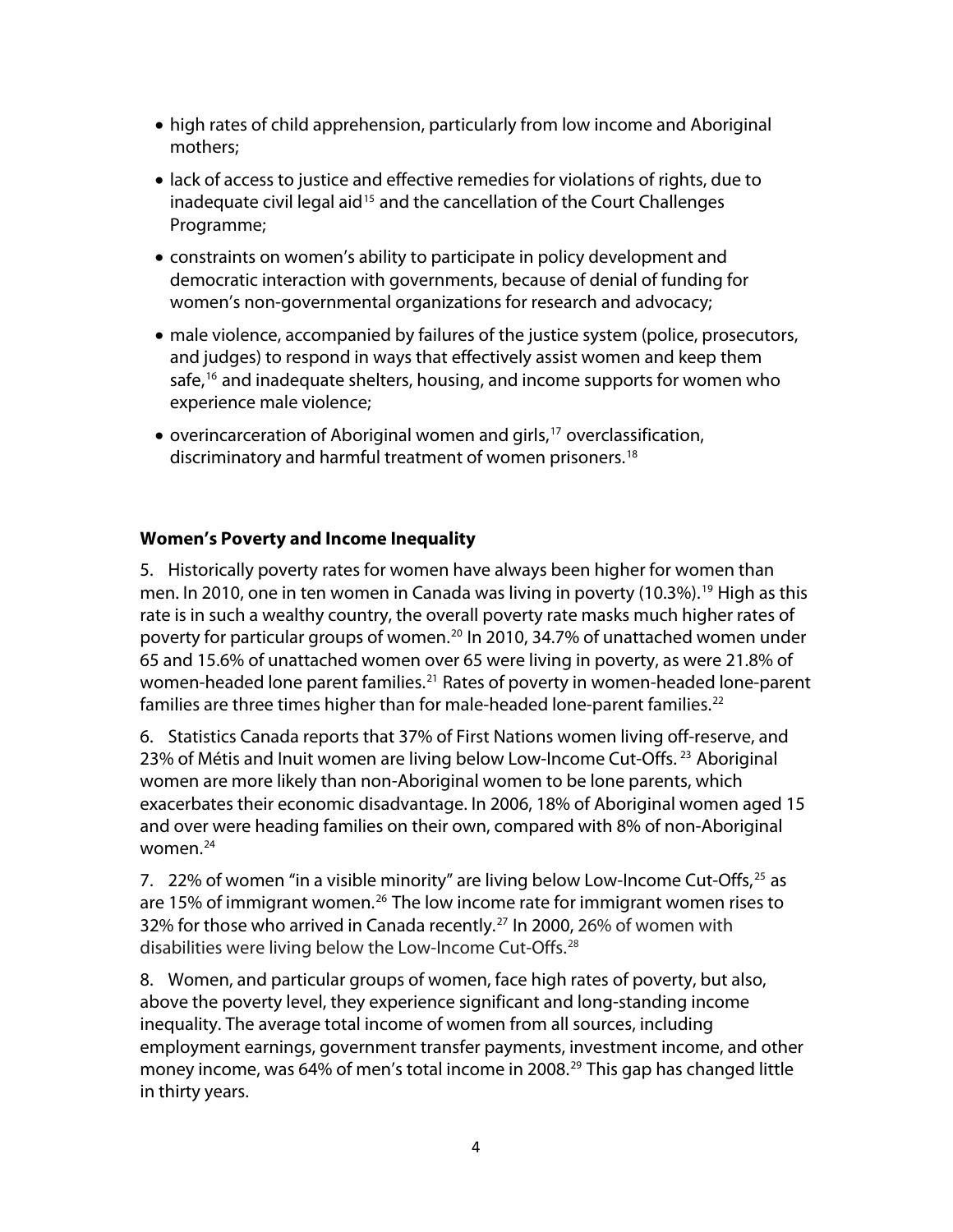9. Social assistance (welfare) is a basic social program of profound importance to women because women need it when they have no other means, and rely on it when they leave violent partners. In its 2008 review of Canada, the CEDAW Committee recommended that Canada "establish minimum standards for the provision of funding to social assistance programmes, applicable at the federal, provincial and territorial levels, and a monitoring mechanism to ensure …that funding decisions meet the needs of the most vulnerable groups of women…"

10. Today welfare incomes remain profoundly inadequate and the Government of Canada has set no standards. Although the Government of Canada until 1995 attached conditions to its transfers of funds for social assistance and social services to the provinces and required them to meet some standards, it does so no longer. Funds are transferred under the Canada Social Transfer to the provinces and territories without any conditions attached. This permits the provinces and territories to spend the money on anything they choose, including not on social assistance or social services at all. Because there are no national standards, provinces can choose to set social assistance rates so low that they do not fulfill Canada's human rights obligations.

11. In 2006, women and girls were relying on welfare rates so low that the National Council of Welfare called them "cruel." In 2011, there are some improvements. Welfare rates for lone parents with one child, who are overwhelmingly women, were approaching adequacy in four jurisdictions. However, welfare rates for lone parents, and for most household types in most jurisdictions, remained far below adequacy.<sup>[30](#page-19-0)</sup>

12. Women's poverty and income inequality has far reaching, gender-specific consequences, which affect women's life chances and their safety. Women living in poverty are less able to protect themselves from sexual exploitation, and more likely to turn to prostitution as a means of survival. The level of violence and psychological damage which women experience in prostitution is extreme.

13. Because of Canada's nation-wide housing crisis, many women face housing insecurity, homelessness, and lack of access to safe, affordable housing.<sup>[31](#page-19-0)</sup> Many women in Canada have problems finding affordable housing, particularly lone mothers and unattached women.<sup>[32](#page-19-0)</sup> Poor women can, too easily, become homeless, or they live in unsafe housing, such as squats and shelters, where they are more vulnerable to rape and sexual harassment.<sup>[33](#page-19-0)</sup> The federal government estimates the homeless population at 150,000.<sup>[34](#page-19-0)</sup> But homeless women and children are not necessarily included in this figure, as their homelessness is not accurately captured by "street counts." The Homeless Hub, which is a centre for information on homelessness in Canada, recently changed its definition of homelessness<sup>[35](#page-19-0)</sup> to include the over 100,000 women and children who live temporarily each year in Canada's 593 Violence Against Women shelters.[36](#page-19-0)

14. In the North, where weather conditions are harsh, housing shortages and overcrowding present severe problems for women.[37](#page-19-0) For Inuit and First Nations women, crowded and inadequate housing is a significant barrier to their overall well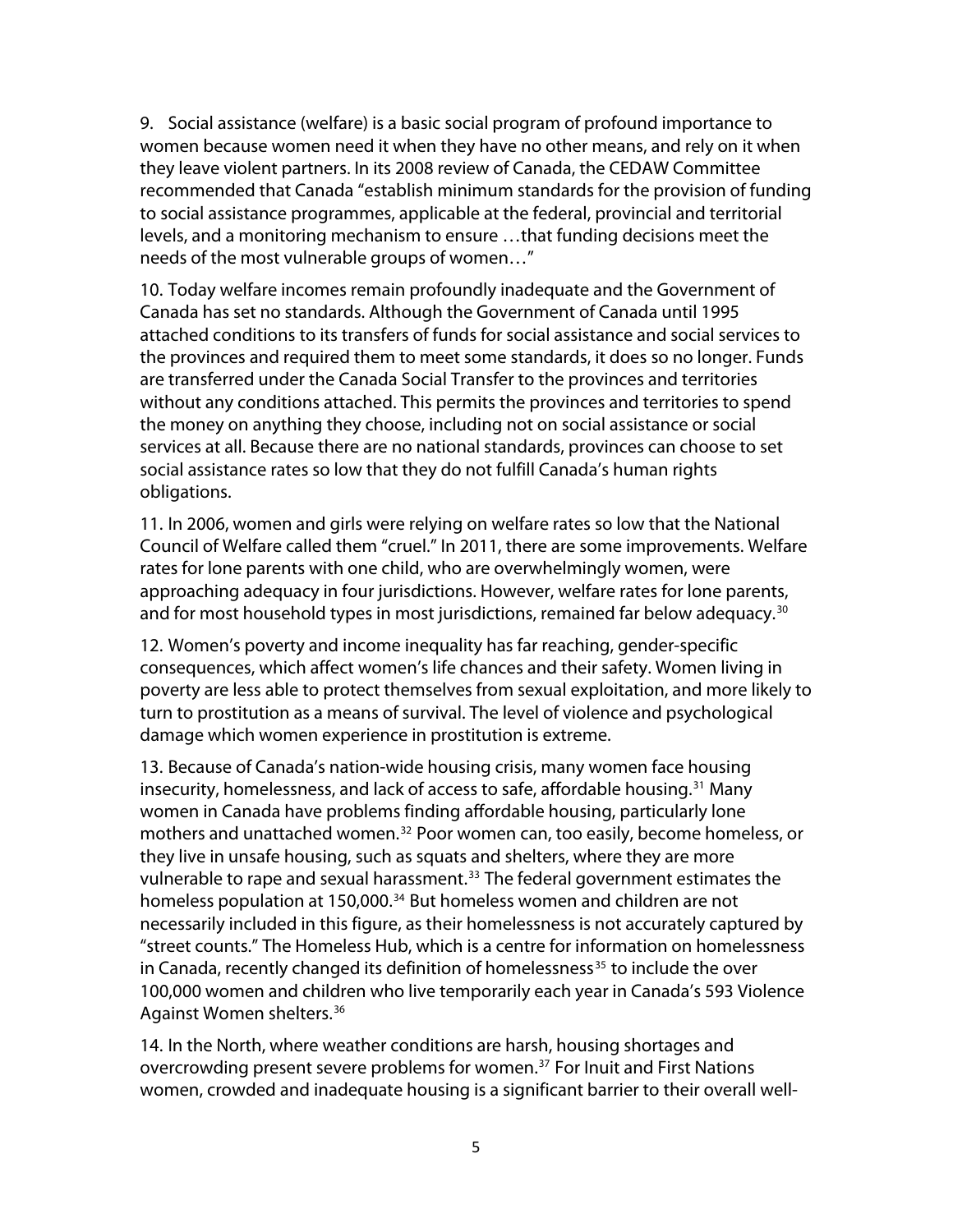being. In 2006, 31% of Inuit women and girls and 14% of First Nations women and girls lived in crowded dwellings.<sup>38</sup>

15. Adequate housing is also a significant issue for women with disabilities – 15% (compared to 6% of women without disabilities) live in homes that need major repairs, such as repairs to defective plumbing or electrical wiring, or structural repairs to walls, floors or ceilings.<sup>[39](#page-19-0)</sup>

16. As the Special Rapporteur on Adequate Housing noted in his 2009 report on Canada: "The lack of adequate and secure housing particularly impacts women who are disproportionally affected by poverty, homelessness, housing affordability problems, violence and discrimination in the private rental market."[40](#page-19-0)

17. Poor women, especially poor Aboriginal women, are more likely to have their children taken away by the state, often on the grounds of "neglect." In British Columbia, for example, physical harm or abuse accounts for only about 10% of child apprehensions. The rest are due to failure to provide for a child's basic needs: food, clothing, adequate shelter, supervision and medical care, which is, almost by definition, poverty. 41% of child apprehensions are from families in receipt of social assistance.<sup>[41](#page-20-0)</sup>

18. The high rate of child apprehensions from Aboriginal women and families perpetuates the colonial policy of cultural erasure. The First Nations Family and Caring Society reported in 2005 that "[o]ne in ten Status Indian children in three sample provinces were in child welfare care as of May 2005 compared to one in two hundred non-Aboriginal children."<sup>[42](#page-20-0)</sup> National data suggests there are three times more Aboriginal children in care now than there were at the height of residential school operations.[43](#page-20-0) Child welfare policies for Aboriginal children and families are in crisis, and the federal government's under-funding of child welfare services on reserves is being challenged by the First Nations Family and Caring Society in a human rights complaint that is currently before the Canadian Human Rights Tribunal.<sup>44</sup>

19. For vulnerable mothers and families, child welfare policies in Canada do not provide the supports needed so that they can care for their own children.<sup>[45](#page-20-0)</sup>

20. In addition, the last decade has seen drastic cuts to legal aid, which have created a crisis in access to justice. Restrictions in eligibility for legal aid and a narrowing of legal aid coverage have a direct impact on women who disproportionately have low incomes.[46](#page-20-0)

21. While men are the principal users of criminal law legal aid, women are the principal users of civil legal aid.[47](#page-20-0) In many jurisdictions, civil legal aid for family law and poverty law matters is either unavailable or has been significantly eroded. Studies show that, when denied counsel and faced with representing themselves, women often give up pursuing their share of family assets, or resign from contesting variations in custody or support orders.<sup>[48](#page-20-0)</sup> Also the lack of access to legal services for poverty law matters, such as the denial of social assistance, or disability benefits, or when they face housing issues, affects women's security and enjoyment of their social and economic rights.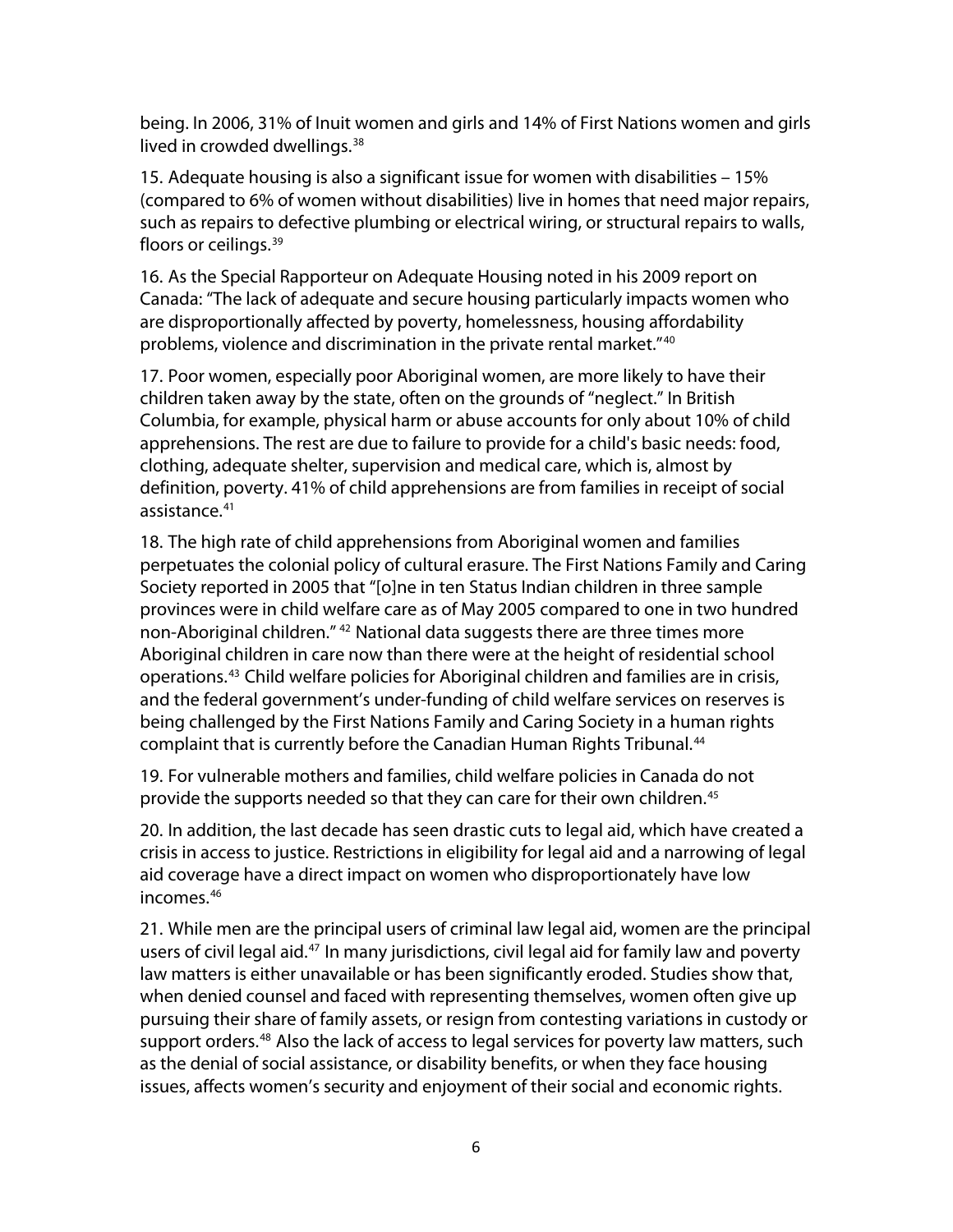22. The Canadian Bar Association states that "legal aid should be recognized as an essential public service, like health care; public funding should …ensure access to justice for low-income people; … national standards for criminal and civil legal aid coverage and eligibility criteria are required; and the federal government should revitalize its commitment to legal aid."[49](#page-20-0)

23. An additional blow to women's access to justice was the 2006 cancellation by the Government of Canada of the Court Challenges Programme. The Court Challenges Program (CCP) was established in 1985 to provide modest federal funding for test cases initiated by individuals and groups to challenge federal laws and policies that violate the constitutional right to equality. Individual women, women's organizations and other equality-seeking groups were able, with this funding assistance, to access the Canadian court system to assert constitutional equality rights. In the absence of CCP funding, women cannot exercise their equality rights in Canada unless they are wealthy.

24. Women also face inadequate child care. There are only regulated early care and learning spaces, other than kindergarten, for about 20% of children under six in Canada. Further, the spaces that are available are expensive for families: generally, the second highest cost of living, next to housing, and frequently exceeding the cost of post-secondary education.<sup>[50](#page-21-0)</sup> In December 2008, a UNICEF report card on early childhood education and child care ranked Canada last among 25 developed nations.[51](#page-21-0)

25. Poverty and income inequality, lack of affordable housing and child care, and lack of access to legal aid have a connected and systemic impact on the equality of women. Canada has moved backwards on implementing the rights of women because of federal withdrawal from social policy and provincial cuts to social programs. There is a 'vicious circle' of events which happen to women, often because of the combined effects of sex and race discrimination. Once a woman experiences one event, the likelihood of other harmful events occurring is greatly increased.<sup>[52](#page-21-0)</sup>

26. The connected events include: male violence, lack of adequate housing, welfare that is insufficient to meet basic needs, lack of access to legal aid, child apprehension, and depression/addiction.

27. For Aboriginal women the vicious circle is described this way: intergenerational impacts of colonialism, including forced removal of children to abusive residential schools, adoption outside of the community, suppression of language, religion and culture; sexual abuse and violence in childhood; addictions; male violence; inadequate welfare; loss of housing; loss of children.

28. The circle can also be described this way: A woman seeks to leave a violent relationship, but there are few adequate supports. Often a woman needs social assistance so that she can support herself and her children independently from the violent partner. Once she is receiving social assistance, inadequate rates mean finding and maintaining adequate housing for herself and her children is difficult, if not impossible. Children may be apprehended because they have witnessed male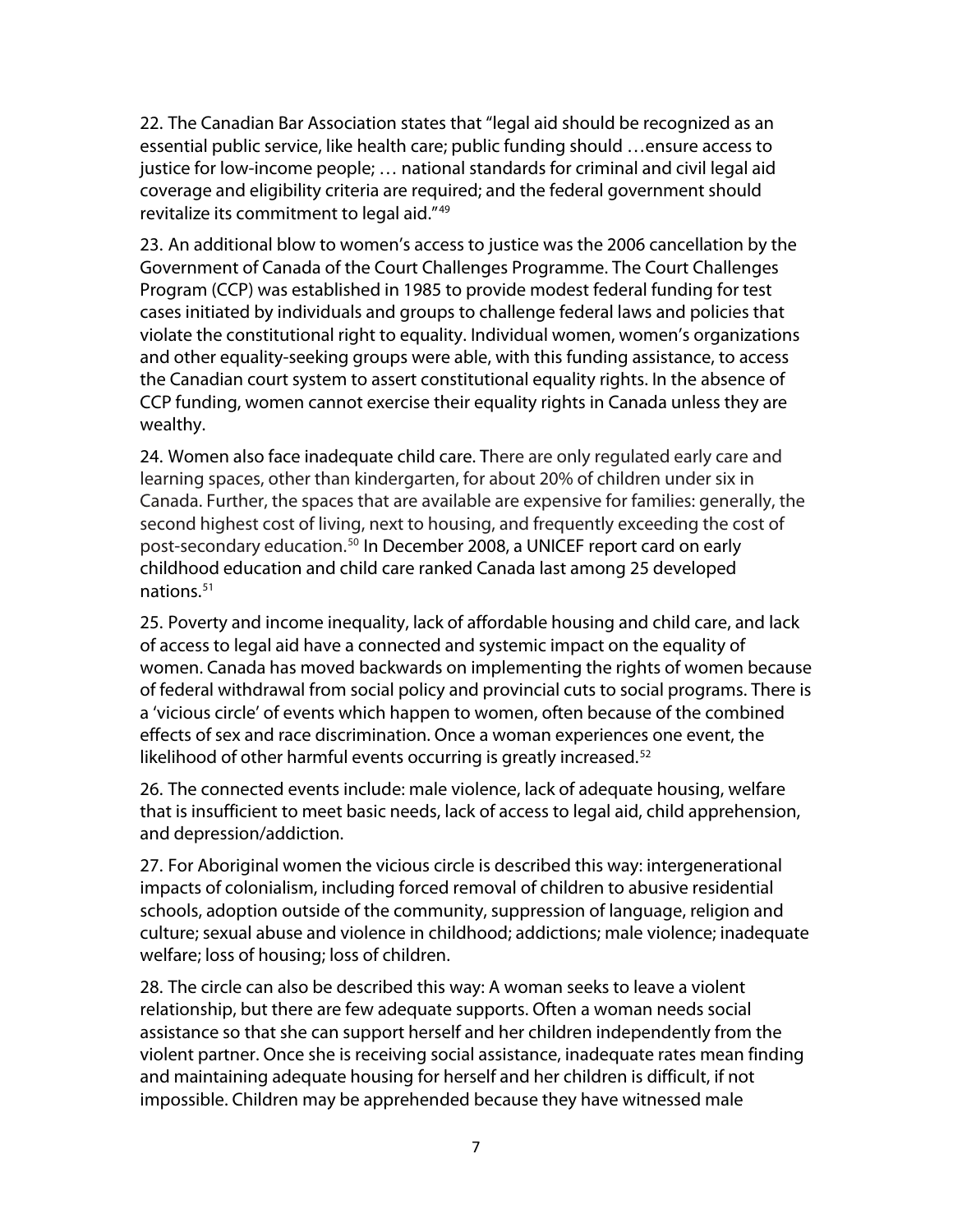violence, or because living conditions are considered poor enough to constitute "neglect". Once children are apprehended, it is often hard for women to get them back. Foster parents are paid more and therefore are able to offer better food and shelter and better recreational opportunities than parents or grandparents on welfare. $53$ 

29. Lack of civil legal aid to deal with separation matters, representation before children are taken away, welfare entitlements, and poor housing, makes it difficult to break out of the circle.

30. What creates the 'vicious circle' is the absence of adequate, basic social programs – affordable housing, affordable child care, civil legal aid, and income security. The CEDAW Committee, the Parliamentary Committee on the Status of Women, and the 2009 UPR recommendations all recommend dealing with the patterns of women's disadvantage in a holistic way.<sup>[54](#page-21-0)</sup> FAFIA submits that a strategic approach to eliminating women's poverty and inequality is essential. Canada's piecemeal approach, which supports some services, especially short-term training and counseling for women and girls,<sup>[55](#page-21-0)</sup> without supporting adequacy and access in basic social programs, is not effective and does not fulfill its human rights obligations.

**Recommendation: Canada design and implement comprehensive and multifaceted strategies for addressing women's poverty and disadvantage, with specific attention to the particular conditions of poverty and disadvantage experienced by Aboriginal women, racialized women, women with disabilities, and lone mothers.** 

#### **Women's Inequality in the Labour Force**

31. In 2010, full-time, full-year women workers earned 73.6% of their male counterparts.[56](#page-21-0) As the Conference Board of Canada reports, the gender income gap in Canada persists, and Canada ranks 12th out of 17 peer countries.<sup>[57](#page-22-0)</sup>

32. Canada accepted the 2009 UPR recommendation that Canada implement the recommendations of CEDAW and take the necessary measures to end discrimination against women in workplaces and implement ILO and CESCR recommendations to ensure equal remuneration for work of equal value in public and private sectors.

33. However, no steps forward have been taken. Canada still does not have laws requiring that women be paid equal pay for work equal in value to work performed by men for both public and private sectors in all jurisdictions.<sup>[58](#page-22-0)</sup>

34. In addition, far from moving ahead, in 2009 Canada took a step backwards on pay equity when the Government of Canada introduced the Public Sector Equitable Compensation Act. This new law takes away the right of women employed in the federal public sector to submit pay equity complaints under the Canadian Human Rights Act, and restricts the scope of pay equity in the federal public service. The Public Sector Equitable Compensation Act adds "market forces" as a legitimate criteria for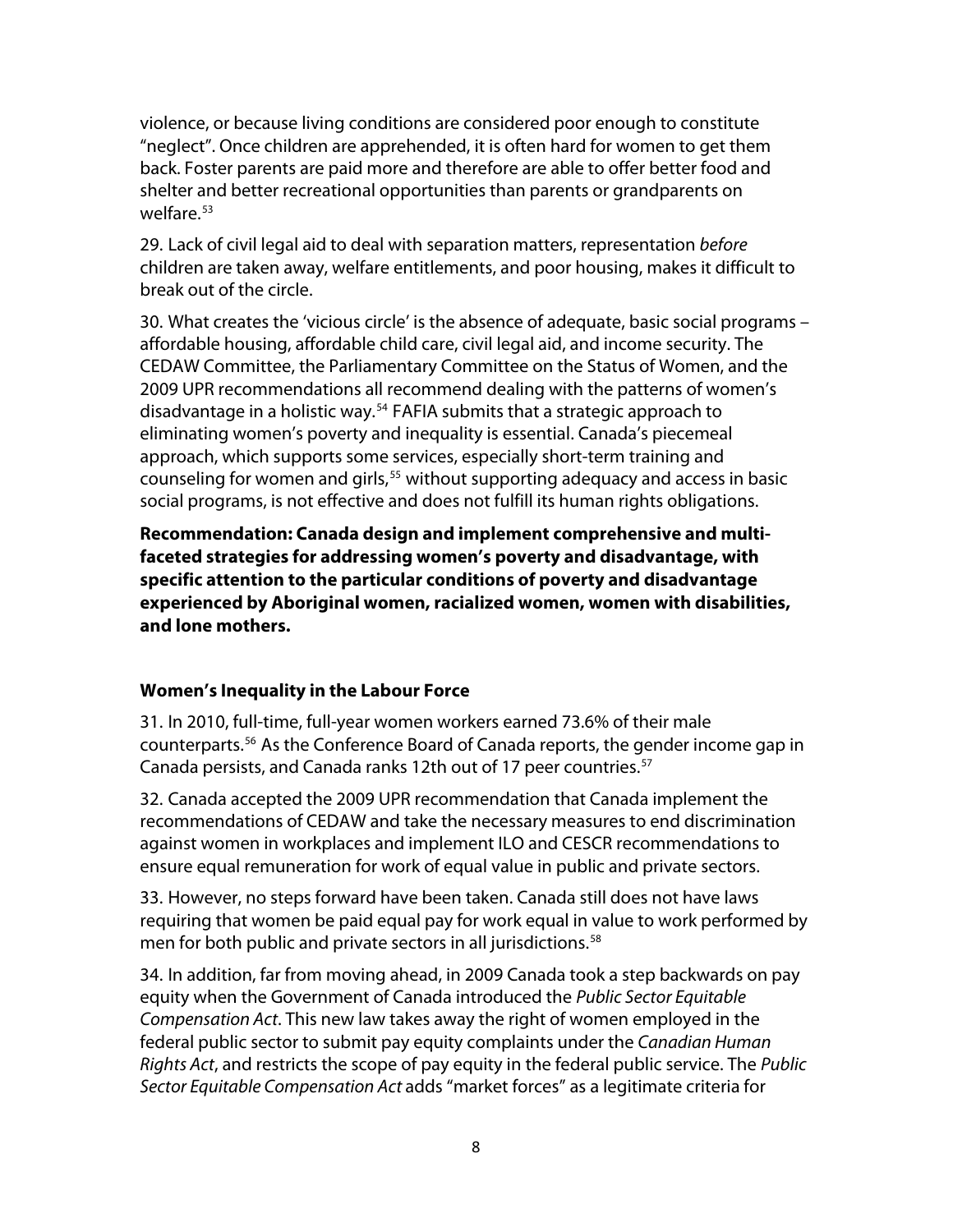assessing "equitable compensation" thus re-injecting sex discrimination into pay practices for women federal public servants. The legislation makes pay equity into an issue that must be discussed at the bargaining table, without guarantees that what is bargained will actually provide pay equity.<sup>59</sup> The Public Sector Equitable Compensation Act is not compatible with Canada's obligations under international human rights law.

35. Also, there is still a deeply-entrenched gendered division of labour. Women are still mainly employed in teaching, nursing, clerical, and sales and service occupations. They remain a minority in senior management positions, in professional positions in the natural sciences, engineering and mathematics, and in the trades.

36. Racialized women, including Aboriginal women, have higher rates of unemployment and lower earnings than other women and than men. Women of colour, who, as a group, have higher education levels than other women, have lower employment incomes.<sup>[60](#page-22-0)</sup> Aboriginal women living off-reserve earn just two thirds what their male counterparts earn and half as much as men in Canada earn overall.<sup>[61](#page-22-0)</sup>

37. Women with disabilities report about 25% lower personal incomes than women without disabilities; their income is 42% lower than that of men with disabilities and half that of men in Canada overall. They are more dependent on non-employment income.<sup>[62](#page-22-0)</sup>

38. Canada has no concerted strategies for changing sex, race, and disability-based structural inequalities in the labour force. Employment equity programs, where they exist, are weak.<sup>[63](#page-22-0)</sup> Individual women can challenge sex, race, and disability discrimination in employment using statutory anti-discrimination laws, but this is increasingly difficult, as not all human rights commissions provide complainants with legal representation, and procedures are often complex.<sup>[64](#page-23-0)</sup> The lack of safe, affordable child care also constrains women's earning capacity.

**Recommendation: Canada implement the recommendations of the Pay Equity Task Force and establish effective pro-active pay equity laws for all women workers in federal jurisdiction, and in all jurisdictions in Canada. Canada design a coherent labour force strategy that will address long-standing structural inequalities experienced by women, and support their full and equal participation in work.** 

#### **The Absence of the Federal Government[65](#page-23-0)**

39. For women to enjoy equality and security in every part of Canada, nation-wide social programs, and funding agreements between federal and provincial/territorial governments to support them, are necessary. Through the use of its spending power, the Government of Canada has the capacity to implement nation-wide standards and programs. It also has the capacity to be a leader among governments in Canada and to ensure that there are co-ordinated programs in all jurisdictions to solve long-standing problems of poverty, lack of adequate housing, child care and early childhood education, and adequate civil legal aid. Currently, however, Canada has no national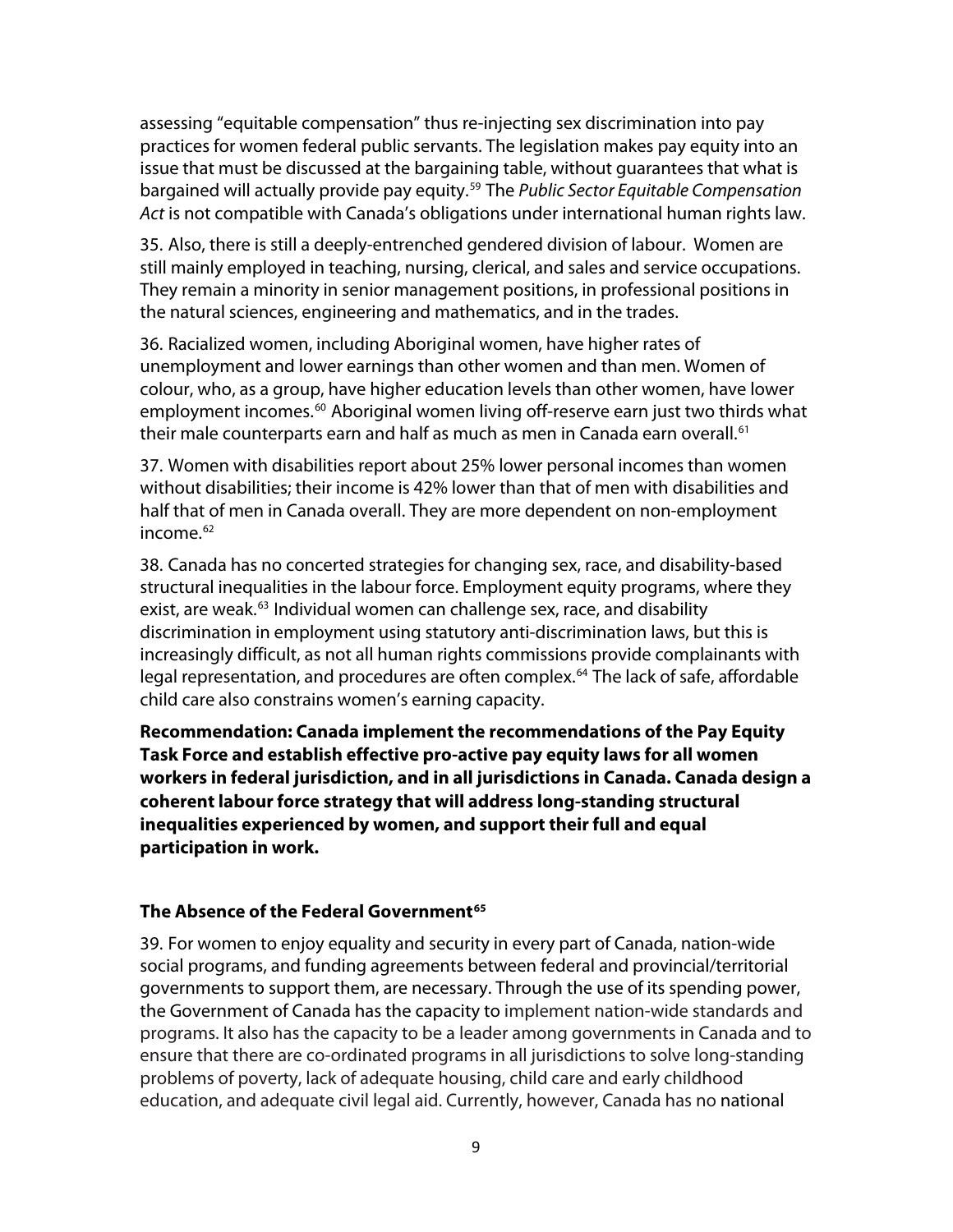anti-poverty strategy, no national standards of adequacy for welfare, no national child care program, no national housing strategy, and no nation-wide standards for eligibility and adequacy for civil legal aid, and it has abandoned attaching national standard to transfer payments as a means of achieving effective national social policy and the fulfillment of human rights.

40. The National Council of Welfare conducted research and produced a report in 2007 called Solving Poverty. The Council concluded that "if there is no long-term vision, no plan, no one accountable for carrying out the plan, no resources assigned and no accepted measure of result, we will continue to be mired in poverty for generations"<sup>[66](#page-23-0)</sup> The Council urged the federal government to adopt and lead a national strategy "as one of the most important initiatives" it could undertake.<sup>[67](#page-23-0)</sup> FAFIA submits that federal leadership and national strategies are needed to ensure that Canada has the social programs and systems in place that are the foundation for women's equality in every part of the country.

**Recommendation: Canada design and implement a national anti-poverty strategy as recommended by the National Council of Welfare, and pass Bill C-233, [An Act to Eliminate Poverty in Canada](http://www.cwp-csp.ca/wp-content/uploads/2010/11/Bill-C-545-An-Act-to-Eliminate-Poverty-in-Canada.pdf); Canada design and implement coordinated national strategies for housing, child care, and civil legal aid to ensure that women in Canada, wherever they live, can have access to adequate social programs that fully realize their rights to security and equality.** 

# **Aboriginal Women**[68](#page-23-0)

# **Murders and Disappearances of Aboriginal Women and Girls**

41. Canada accepted UPR recommendations 33 – 38 regarding violence against women, and against indigenous women in particular.<sup>[69](#page-23-0)</sup> Canada has not implemented these recommendations.

42. Canada has been urged repeatedly by United Nations treaty bodies to take effective action to address the failed justice system and governmental responses to the hundreds of murders and disappearances of Aboriginal women and girls.

43. Two facets of this problem have been identified by Aboriginal women, families, and non-governmental organizations, These two facets are:

- the failure of police to protect Aboriginal women and girls from violence and to investigate promptly and thoroughly when they are missing or murdered; and
- the disadvantaged social and economic conditions in which Aboriginal women and girls live, which make them vulnerable to violence and unable to escape from it.

44. Both of these issues have been highlighted by United Nations treaty bodies after reviews of Canada, including the Committee on Economic, Social and Cultural Rights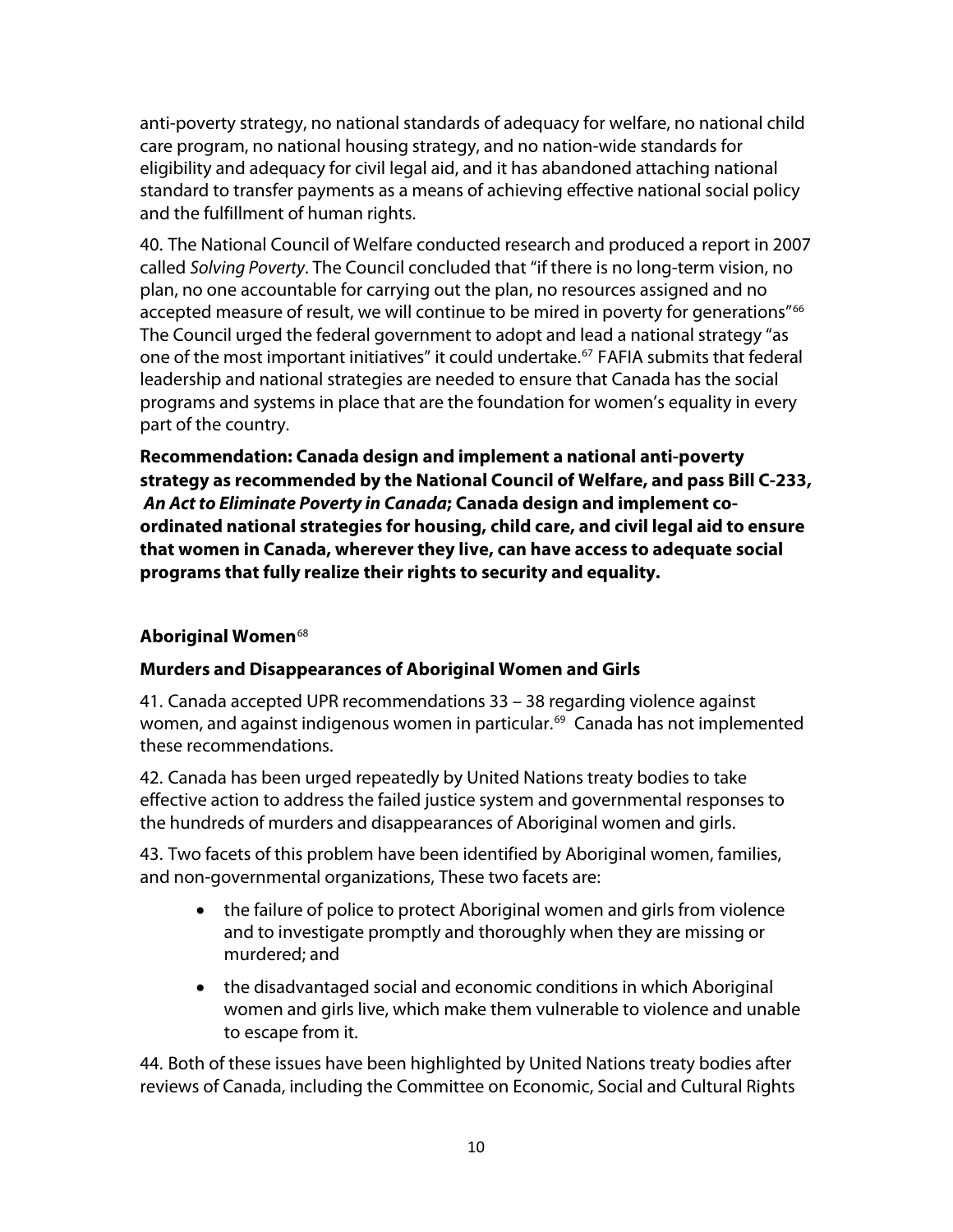in 2006,70 the Committee on the Elimination of Racial Discrimination in 2007 and in  $2012<sup>71</sup>$  and most recently the Committee Against Torture.<sup>72</sup>

45. In 2008, after its periodic review, the CEDAW Committee urged Canada to "examine the reasons for the failure to investigate the cases of missing or murdered Aboriginal women and to take the necessary steps to remedy the deficiencies in the system…to urgently carry out thorough investigations of the cases of Aboriginal women who have gone missing or been murdered in recent decades [and]…to carry out an analysis …to determine whether there is a racialized pattern…and take measures to address the problem if that is the case.<sup>[73](#page-24-0)</sup>

46. At the same time, the CEDAW Committee recommended that Canada "develop a specific and integrated plan for addressing the particular conditions affecting aboriginal women, both on and off reserves, …including poverty, poor health, inadequate housing, low school-completion rates, low employment rates, low income and high rates of violence…"[74](#page-24-0)

47. The United Nations Special Rapporteur on Violence Against Women has also taken note of the hundreds of murders and disappearances of Aboriginal women and girls in Canada and the "multi-level oppression that culminates in violence." Rapporteur Manjoo names among the causes "the disadvantaged social and economic conditions in which aboriginal women and girls live, which make them vulnerable to such violence."[75](#page-24-0)

48. The CEDAW Committee asked Canada to report back on this issue in one year,  $76$ and it concluded in August 2010 that its recommendation had not been implemented. At the request of the Canadian Feminist Alliance for International Action (FAFIA) and the Native Women's Association of Canada (NWAC) the CEDAW Committee initiated an Inquiry under Article 8 of the Optional Protocol into the murders and disappearances of Aboriginal women and girls in Canada in October 2011.[77](#page-24-0) The CEDAW Committee's inquiry is welcomed and awaited by many Aboriginal, women's and human rights organizations.

# **Recommendation: Canada immediately implement the recommendations of treaty bodies, invite the CEDAW Committee to visit Canada, and fully assist the Committee by facilitating access to officials and information**.

49. In addition to the CEDAW inquiry, a national inquiry in Canada is needed in order to address the many issues affecting the families of murdered and disappeared Aboriginal women and girls; to review police policies and procedures on searches and investigation; to examine communications between officials, police and the families of missing and murdered women; to review police oversight and disciplinary procedures and address the culture of racial and sexual harassment inside police forces; and, to examine the social and economic disadvantages that contribute to the vulnerability of Aboriginal women and girls to violence. National Aboriginal organizations, women's and human rights organizations are calling for a national inquiry.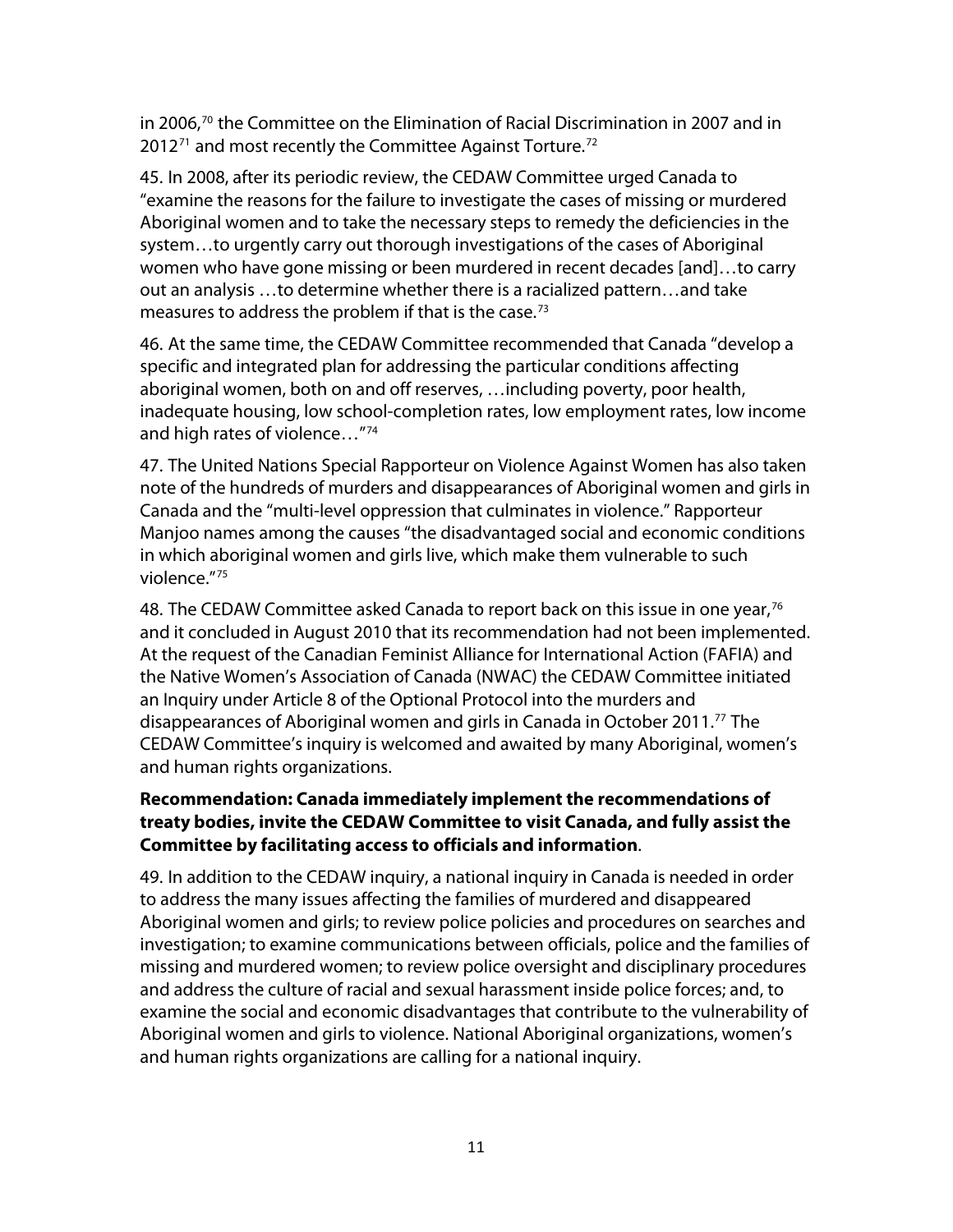**Recommendation: Canada establish a national inquiry, with terms of reference agreed to by the Native Women's Association of Canada and other organizations representing and supporting the interests of Aboriginal women so that the causes and consequences of the violence, and the steps necessary to end the murders and disappearances, can be fully examined.** 

## **NWAC Database and Advocacy**

50. Through its ground-breaking project Sisters In Spirit, NWAC documented disappearances and murders of almost 600 Aboriginal women and girls in Canada, the majority over the last twenty years. It developed a national database of information, the only one of its kind. However, in October 2010, the Government of Canada gave 4 million dollars to the Royal Canadian Mounted Police to develop a national database of missing women. At the same time, NWAC was denied further funding to maintain its Sisters in Spirit research and database. NWAC was denied funding because under Status of Women Canada's new funding guidelines for women's NGOs, no research, policy development or advocacy can be funded. The RCMP database is not functional yet, and it is not likely to ever be a substitute for NWAC's work. **[78](#page-24-0)**

**Recommendation: Canada restore funding to the Sisters in Spirit project so that NWAC can maintain its database of information regarding murders and disappearances of Aboriginal women and girls.** 

# **Access to Justice and Legal Aid for Aboriginal Women**

# **i) Missing Women Commission of Inquiry – British Columbia**

51. On September 27, 2010, the Government of British Columbia (British Columbia) established the Missing Women Commission of Inquiry, with the former Attorney General of British Columbia, Wally Oppal, Q.C., as the Commissioner.<sup>[79](#page-24-0)</sup> This was an Inquiry into the facts, police investigations and official decisions involved in the disappearances and murders of over 33 women from Vancouver's Downtown Eastside between the years 1997 and 2002. A disproportionate number of the women who disappeared from the Downtown Eastside were Aboriginal.

52. The Inquiry is the first and only official Inquiry appointed in Canada that is mandated to examine some of the disappearances and murders of Aboriginal women and girls, as well as police responses to these incidents.

53. NWAC applied for standing at the Inquiry, and was granted full standing. Standing permits participation as a party with the right to cross-examine witnesses, present evidence and make submissions. Commissioner Oppal granted standing to a number of groups because of their expertise and direct interests. He also determined that some of these groups would not be able to participate unless public funding was provided for legal counsel, and he recommended to the Attorney General of British Columbia that funding be provided as appropriate.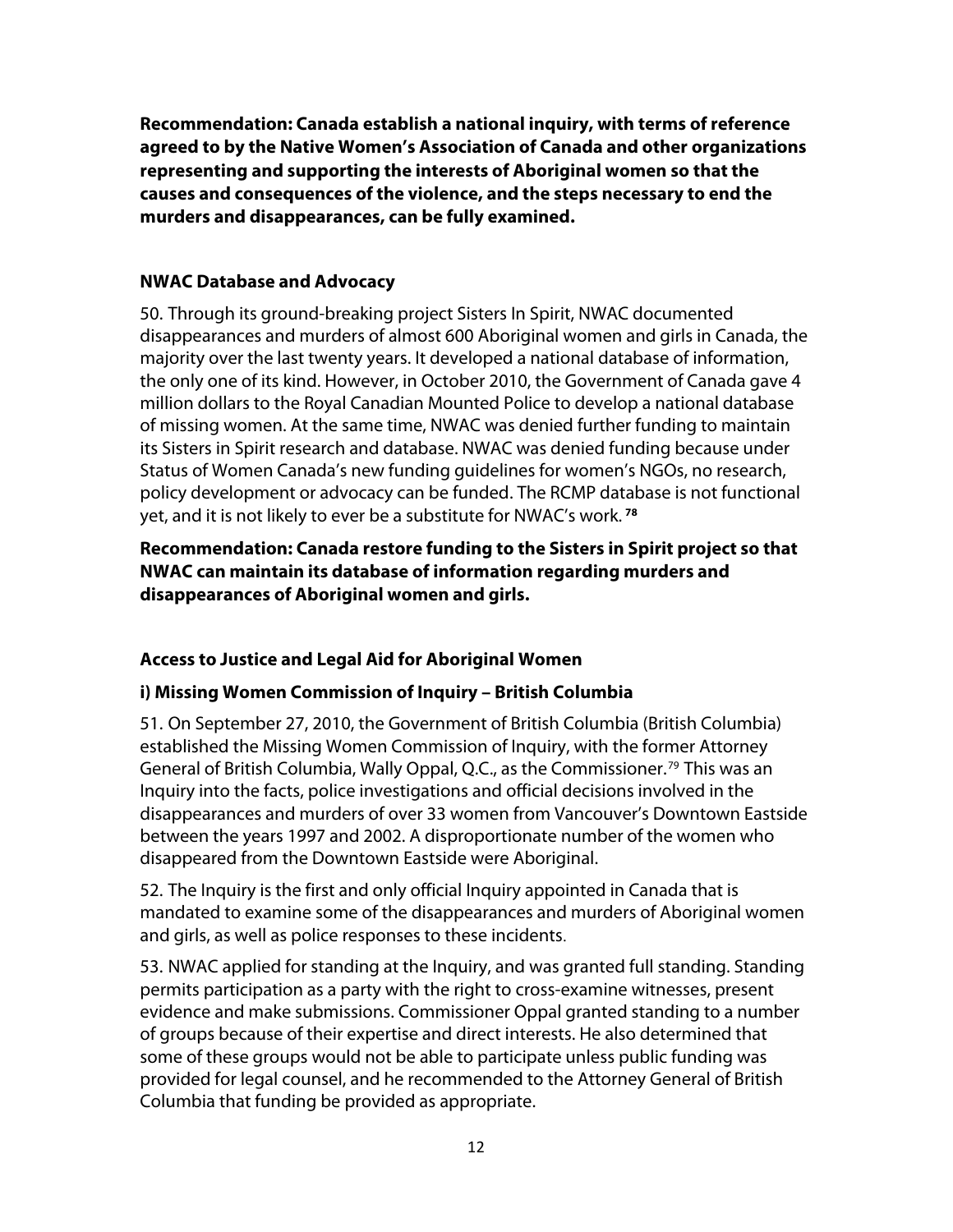54. On July 22, 2011, the Attorney General refused to provide funding for legal counsel, except for one lawyer representing some of the families of the women who were murdered by serial killer William Robert Pickton. The Attorney General, in effect, overturned the independent Commissioner's ruling on standing, since without funding for legal counsel, NWAC and other groups, could not exercise the standing they were granted.

55. NWAC was forced to withdraw from the Inquiry because of the denial of funding, as were all other groups granted standing. The decision not to fund counsel for parties granted standing at an inquiry is unprecedented in Canada.<sup>[80](#page-24-0)</sup>

56. The Vancouver Police Department, the Criminal Justice Branch of the Attorney General's Ministry, and the Royal Canadian Mounted Police - whose conduct was under scrutiny - were represented by twenty-five publicly-funded legal counsel.

57. The Inquiry is due to report to the Government of British Columbia on October 31, 2012. Recommendations from this inquiry will have no legitimacy for Aboriginal women, since they were excluded from an inquiry process so significant to their rights to life, equal protection of the law and security of the person.

58. NWAC made a complaint about its exclusion to three United Nations Special Rapporteurs.<sup>[81](#page-24-0)</sup> NWAC submitted that Canada discriminated against Aboriginal women on the basis of sex and Aboriginality by refusing to fund counsel for NWAC after NWAC was granted standing.

## **Recommendation: Canada ensure that Aboriginal women have access to legal representation of their choice and full participation in all legal fora where their rights are at stake.**

#### **ii) Cecilia Kell – Male Violence, Housing, Legal Aid**

59. On April 26, 2012, the CEDAW Committee issued it s decision on a petition filed by Cecilia Kell, an Aboriginal woman and a victim of domestic violence.<sup>[82](#page-25-0)</sup> When Ms. Kell escaped her violent partner to access a battered women's shelter, her partner persuaded the Northwest Territories Housing Corporation to remove her name from homeownership documents without her knowledge or consent, which rendered her and her three children homeless. Several lawyers and ten years later, Ms. Kell lost her case against the estate of her ex-partner and the Northwest Territories Housing Corporation. The Committee found that the Canadian legal system did not provide Ms. Kell with an appropriate remedy, and in particular, legal aid in the Northwest Territories was not adequate. The CEDAW Committee determined that Canada did not take the appropriate steps to protect Ms. Kell from discrimination on the basis of sex and Aboriginality, and recommended that, as well as providing direct compensation to Ms. Kell, Canada recruit and train Aboriginal women to provide legal aid to women from their communities; and review legal aid systems to ensure that Aboriginal women who are victims of domestic violence have effective access to justice. Canada is required to report back to the Committee on implementation of these recommendations on October 26, 2012. No action has been taken yet.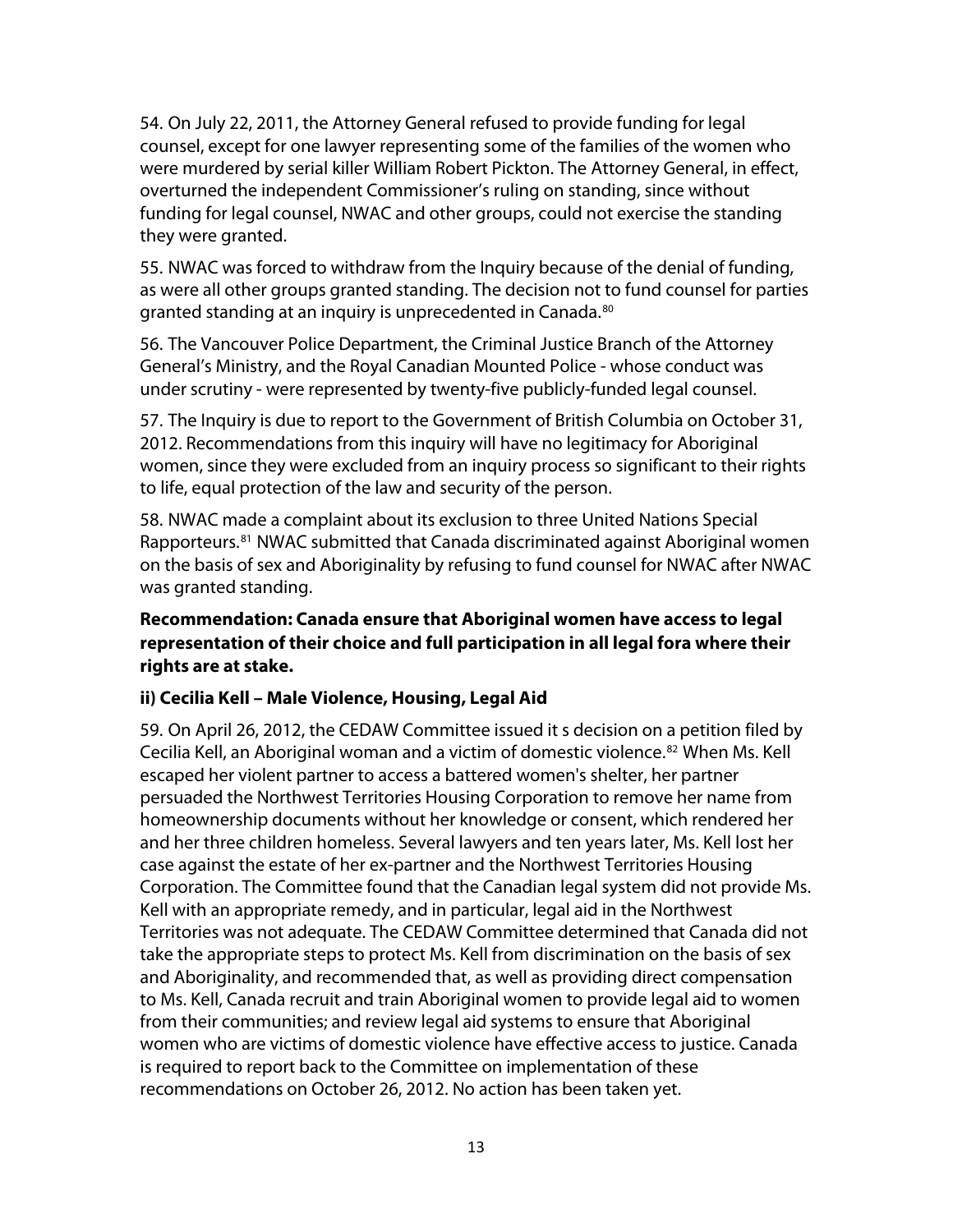60. Ms. Kell's case reflects the experience of many Aboriginal women in Canada who face male violence, lose their housing as a result, and then cannot obtain adequate legal aid to secure appropriate remedies. Effective enjoyment of women's equal right to property depends on Aboriginal women being able to obtain adequate legal aid when it is needed.

**Recommendation: Canada ensure that adequate civil legal aid is available to women in all parts of Canada, and in particular to Aboriginal women who are victims of domestic violence.** 

### **Indian Status**

61. The Indian Act still discriminates against Aboriginal women and their descendants with respect to Indian status.

62. In 2011, the Gender Equity in the Indian Act came into force.<sup>[83](#page-25-0)</sup> This legislation was the outcome of a constitutional challenge to the *Indian Act* brought by Sharon McIvor, which was commenced in 1989.

63. The 2011 legislation corrected some of the sex discrimination and will newly permit an estimated 45,000 Aboriginal women and their descendants to be registered. But the Indian Act still excludes Aboriginal women and their descendants who would be entitled to register if sex discrimination were completely eradicated from the registration scheme. Examples of those still excluded because of sex discrimination include: the grandchildren of status women and non-status men who were unmarried; the female child of a status man and a non-status woman who were unmarried; and the grandchildren born prior to September 4, 1951 who are the descendants of women who married out. Male lineage counterparts are entitled to Indian status. It is estimated that more than 100,000 Aboriginal women and their descendants are still excluded from registration because of continuing sex discrimination.

64. In addition, the Gender Equity Act does not grant equal registration status to the Aboriginal women and their descendants whom it newly includes, because the legislated inability of one Indian parent to transmit status, known as the second generation cut-off, applies to the newly included female lineage descendants one generation earlier.

65. Because of this continuing sex discrimination, Sharon McIvor has filed a petition with the United Nations Human Rights Committee, continuing the more than 40-yearlong struggle by Aboriginal women in Canada to eliminate sex discrimination from the status registration provisions of the Indian Act.<sup>[84](#page-25-0)</sup>

**Recommendation: Canada immediately eliminate all residual sex discrimination from the status registration provisions of the Indian Act.**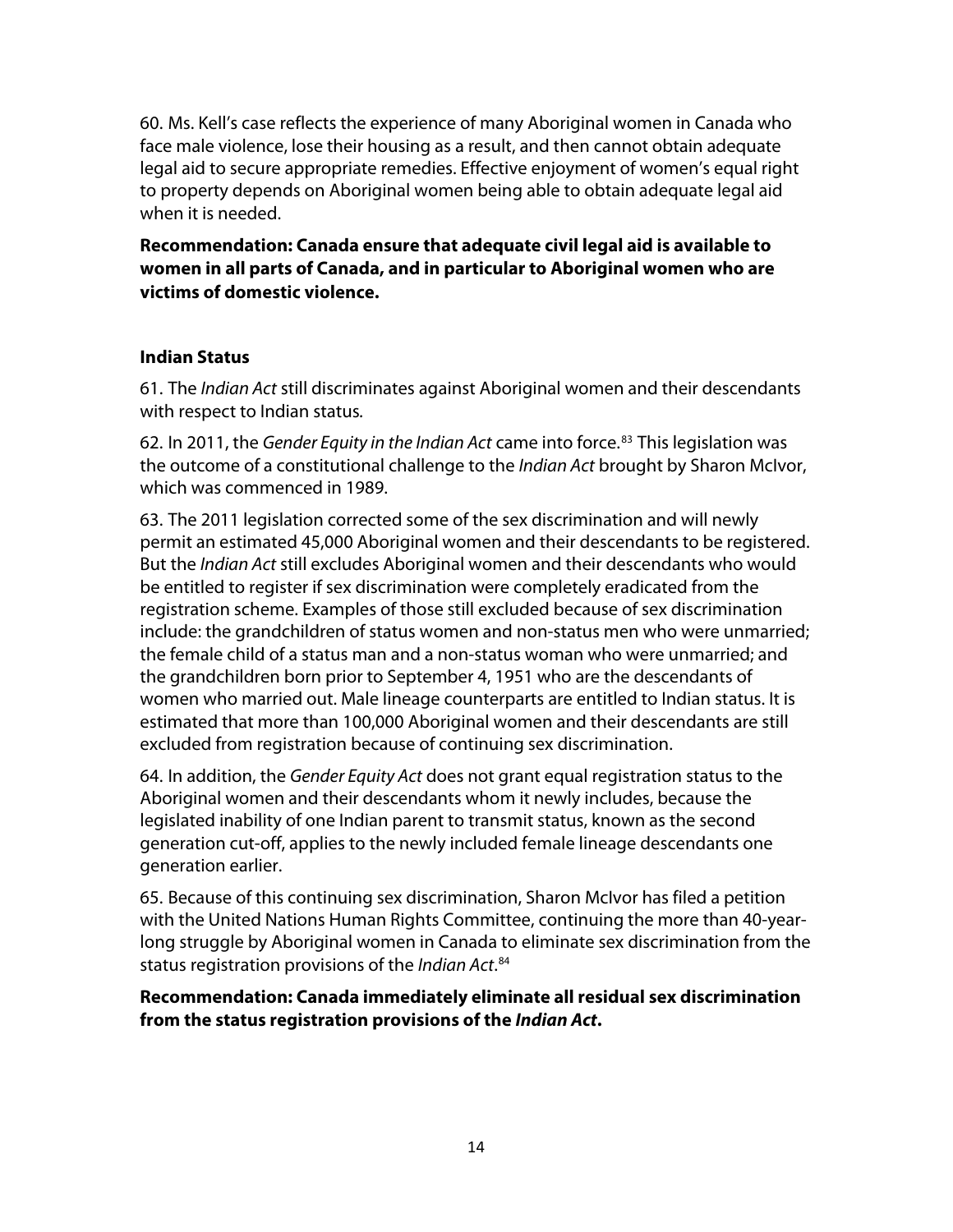#### **Incarceration of Aboriginal Women**

66. Aboriginal peoples are 4% of the Canadian population. However a new report reveals that "[a]s of April 2010, Aboriginal women accounted for 32.6% of the total female offender population; this means that one out of every three women federally incarcerated is of Aboriginal descent<sup>"[85](#page-25-0)</sup> The report also notes that "[o]ver the past 10 years, the representation of Aboriginal women in Federal Corrections has increased by nearly 90% as such they represent the fastest growing offender population."[86](#page-25-0)

67. Experts say that the "the federal government's current plan [to increase mandatory sentencing and build more prisons] will only serve to further increase the numbers and worsen the already staggering injustice experienced by Aboriginal peoples as a whole."[87](#page-25-0)

68. The high incarceration rates are connected to the high rates of violence and poverty faced by Aboriginal women.<sup>[88](#page-25-0)</sup> Further, the evidence is that in federal prisons in Canada, Aboriginal women's serious mental health needs are not being addressed and that programming is inadequate to meet their needs for education, traini ng, counseling, family and community connection. Even worse, their needs for supports and programming are equated to risk and result in Aboriginal women being disproportionately classified as higher security and therefore less likely to be released from prison when they are legally entitled to be.

**Recommendation: Canada implement the accountability measures recommended by the Arbour Commission and others; and provide access to adequate and effective community-based mental health care and culturally and gender appropriate programming for Aboriginal women in federal prisons. [89](#page-25-0)**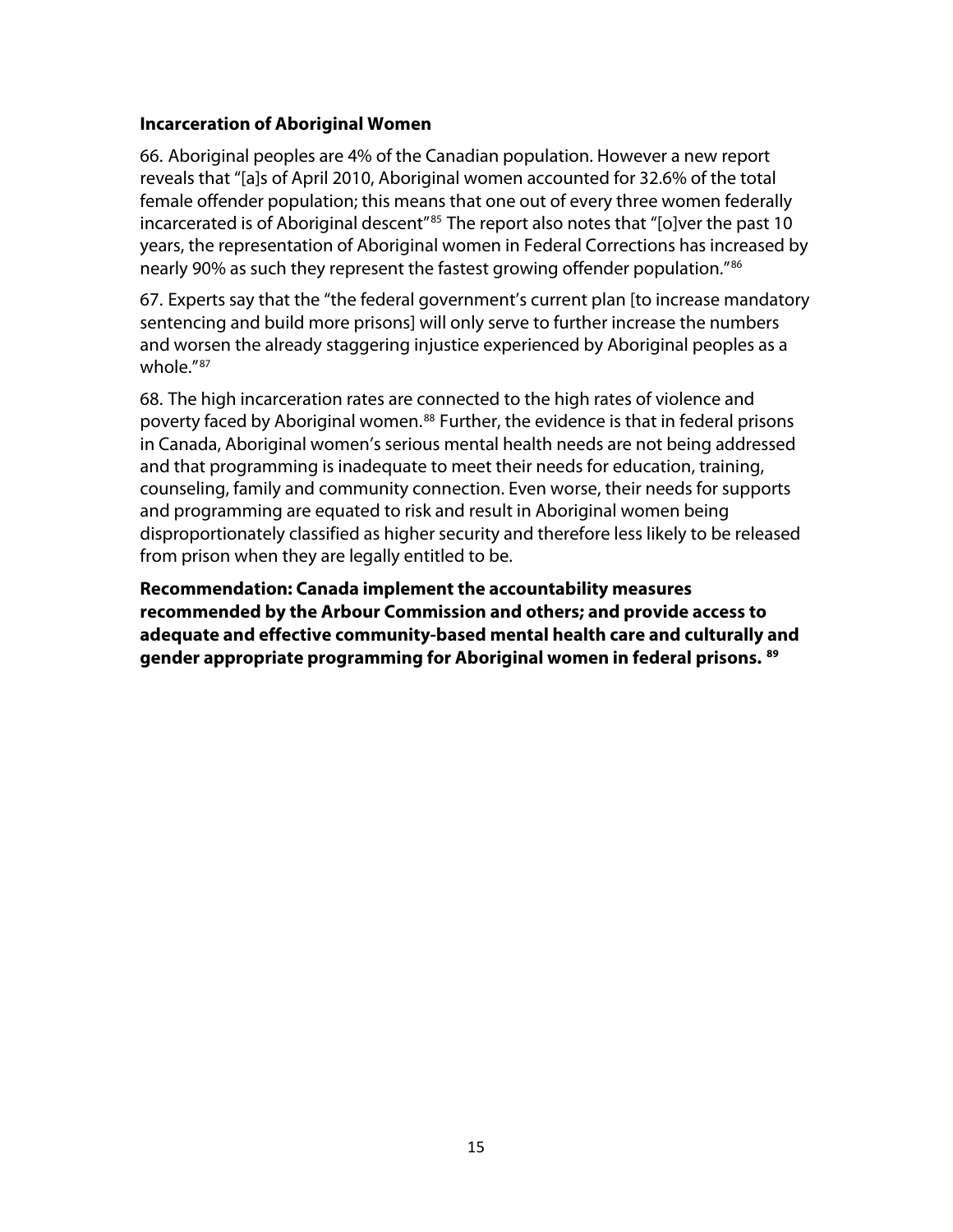# **Endnotes**

 $\overline{a}$ 

<span id="page-15-0"></span> $1$  United Nations treaty bodies have commented repeatedly on key features of women's inequality in Canada, including:

• Women's higher rates of poverty and the worsening situation of Canadian women following post-1995 federal budgets and federal and provincial social service cutbacks that have had disproportionate negative effects on women. (CEDAW 2003, paras. 351, 352; CEDAW 1997, paras. 334, 342; CCPR 2006, para. 24, CPR 1999, para. 20; CESCR 1998, paras. 16, 23, 54). CEDAW especially noted the high and disproportionate poverty of Aboriginal women, elderly women living alone, single mothers, older women, women of colour, immigrant women and women with disabilities (CEDAW 2003, para. 357; CEDAW 2008, paras. 43, 44). CEDAW recommended national standards and a monitoring mechanism for social assistance because of inadequate social assistance incomes (CEDAW 2008, paras. 39-40).

• Women's inequality in the paid labour market, including reduced access to employment insurance benefits (CESCR 2006, para. 22), uneven and inadequate implementation of pay equity, and the inadequacy of protection provided by statutory human rights systems (CEDAW 2003, paras. 373, 374, 375, 376, 381, 382; CESCR 1998, para. 16), and exploitation of migrant domestic workers (CESCR 2006, para. 49; CEDAW 2003, paras. 365, 366; CEDAW 2008, paras. 37, 38).

• Lack of adequate, accessible, and affordable child care across Canada (with the exception of Québec) which limits women's economic and social participation (CESCR 2006, para. 46; CEDAW 2003, paras. 378, 379; CRC 2003, paras. 38, 39 ; CEDAW 2008, paras. 39, 40; CRC 2012, paras. 71, 72).

Barriers to women escaping domestic violence resulting from cuts to social assistance, lack of affordable housing, and inadequate funding for women's crisis services and shelters (CESCR 1998, paras. 28, 42; CESCR 2006, para. 26; CEDAW 2003, paras. 369, 370; CEDAW 2008, paras. 29, 30.)

• Lack of access to adequate legal aid and cancellation of the Court Challenges Program (CESCR 1998, para. 42; CESCR 2006, para. 43; CEDAW 2003, paras. 355, 356; CEDAW 2008, paras . 21-22).

• Aboriginal women's inequality, marked by high levels of discrimination in employment (CEDAW 2003, paras. 361, 362), discrimination in matters relating to Indian status, band membership and matrimonial real property on reserve lands, and unequal participation in the governance of their communities (CERD 2007, para. 15; CESCR 2006, paras. 11(d), 17, 45; CCPR 2006, para. 22; CEDAW 2003, paras. 360, 361; CEDAW 2008 at 43-44).

This information is adapted from The Poverty and Human Rights Centre, *Human Rights* Treaty Implementation: The Consensus on Canada, 2007, online at: [http://povertyandhumanrights.org/wp-content/uploads/2009/09/PHR\\_june07\\_v3.pdf](http://povertyandhumanrights.org/wp-content/uploads/2009/09/PHR_june07_v3.pdf)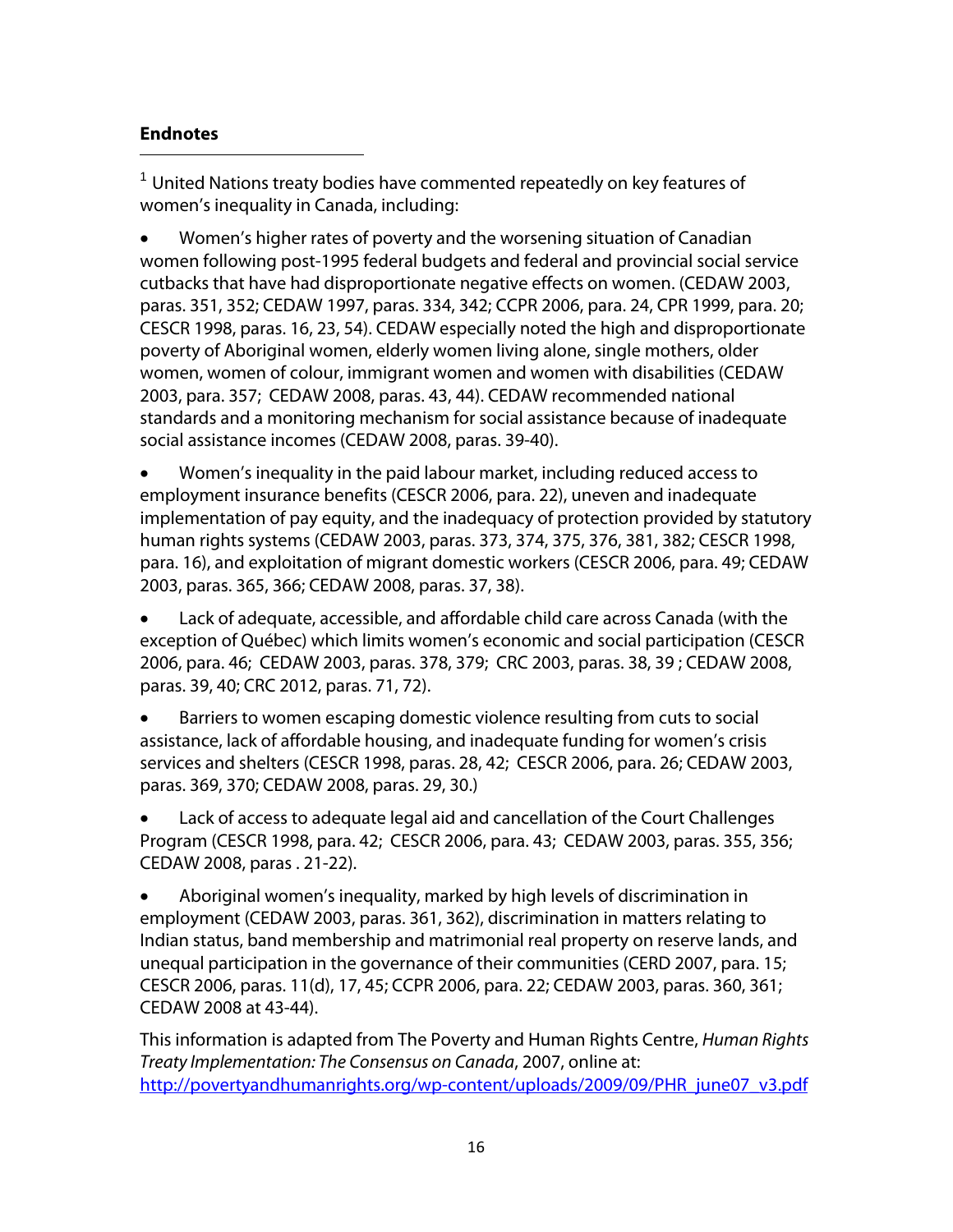<sup>2</sup> UPR-info.org, *Responses to Recommendations, Canada*, online at: <u>http://www.upr-</u> [info.org/IMG/pdf/recommendations\\_to\\_canada\\_2009.pdf.](http://www.upr-info.org/IMG/pdf/recommendations_to_canada_2009.pdf) See also: United Nations Human Rights Council, Review of the Working Group on the Universal Period Review: Canada, A/HRC/11/17, 5 October 2009, Recommendation 33 to 38, online at: [http://daccess-dds-](http://daccess-dds-ny.un.org/doc/UNDOC/GEN/G09/152/99/PDF/G0915299.pdf?OpenElement)

[ny.un.org/doc/UNDOC/GEN/G09/152/99/PDF/G0915299.pdf?OpenElement](http://daccess-dds-ny.un.org/doc/UNDOC/GEN/G09/152/99/PDF/G0915299.pdf?OpenElement)

<sup>3</sup> UNDP, Human Development Report 2011, Table 4: Gender Inequality Index and related factors, at 139, online at: [http://hdr.undp.org/en/media/HDR\\_2011\\_EN\\_Table4.pdf](http://hdr.undp.org/en/media/HDR_2011_EN_Table4.pdf).

4 For example, since 2006, the Government of Canada has:

<span id="page-16-0"></span> $\overline{a}$ 

- Cancelled federal-provincial/territorial agreements that were the foundation for the development of a national child care system;
- Eliminated funding for the Court Challenges Program, which was the only program available in Canada providing women with *de facto* access to the use of the constitutional right to equality;
- Restricted the funding criteria for women's organizations under the Status of Women Canada (SWC) Women's Program so that women's organizations cannot receive funds for advocacy, or for research;
- Eliminated Status of Women's Independent Policy Research Fund that was the only government agency producing research on issues pertaining to women's equality;
- Rejected a Task Force report calling for a new federal pay equity law, and restricted the right to pay equity of women federal public sector workers.

See: Canadian Feminist Alliance for International Action, Letter to the CEDAW Committee, January 18, 2008, online at: [http://www2.ohchr.org/english/bodies/cedaw/docs/ngos/FAFIA\\_AFAI\\_Canada42.pdf](http://www2.ohchr.org/english/bodies/cedaw/docs/ngos/FAFIA_AFAI_Canada42.pdf)

<sup>5</sup> Women's conditions are documented in Statistics Canada, *Women in Canada: A* Gender-Based Statistical Report, Sixth Edition, 2010 – 2011, online at: [http://www.statcan.gc.ca/pub/89-503-x/89-503-x2010001-eng.htm.](http://www.statcan.gc.ca/pub/89-503-x/89-503-x2010001-eng.htm) This report provides an overall picture of women's status in Canada, and includes chapters (cited separately) on women's family status, education, employment, economic well-being, unpaid work, and health, as well as specific chapters on First Nations, Inuit and Metis women, immigrant women, senior women, women with activity limitations, and women in a visible minority.

<sup>6</sup> See paragraphs 5 through 8 below for detail.

<sup>7</sup> See Women in Canada, A Gender-Based Statistical Report, Sixth Edition, supra note 1.

 $8$  Canada ranks 40<sup>th</sup> out of 189 countries for representation of women in elected positions. See Equal Voice, online at: [http://www.equalvoice.ca/index.cfm.](http://www.equalvoice.ca/index.cfm)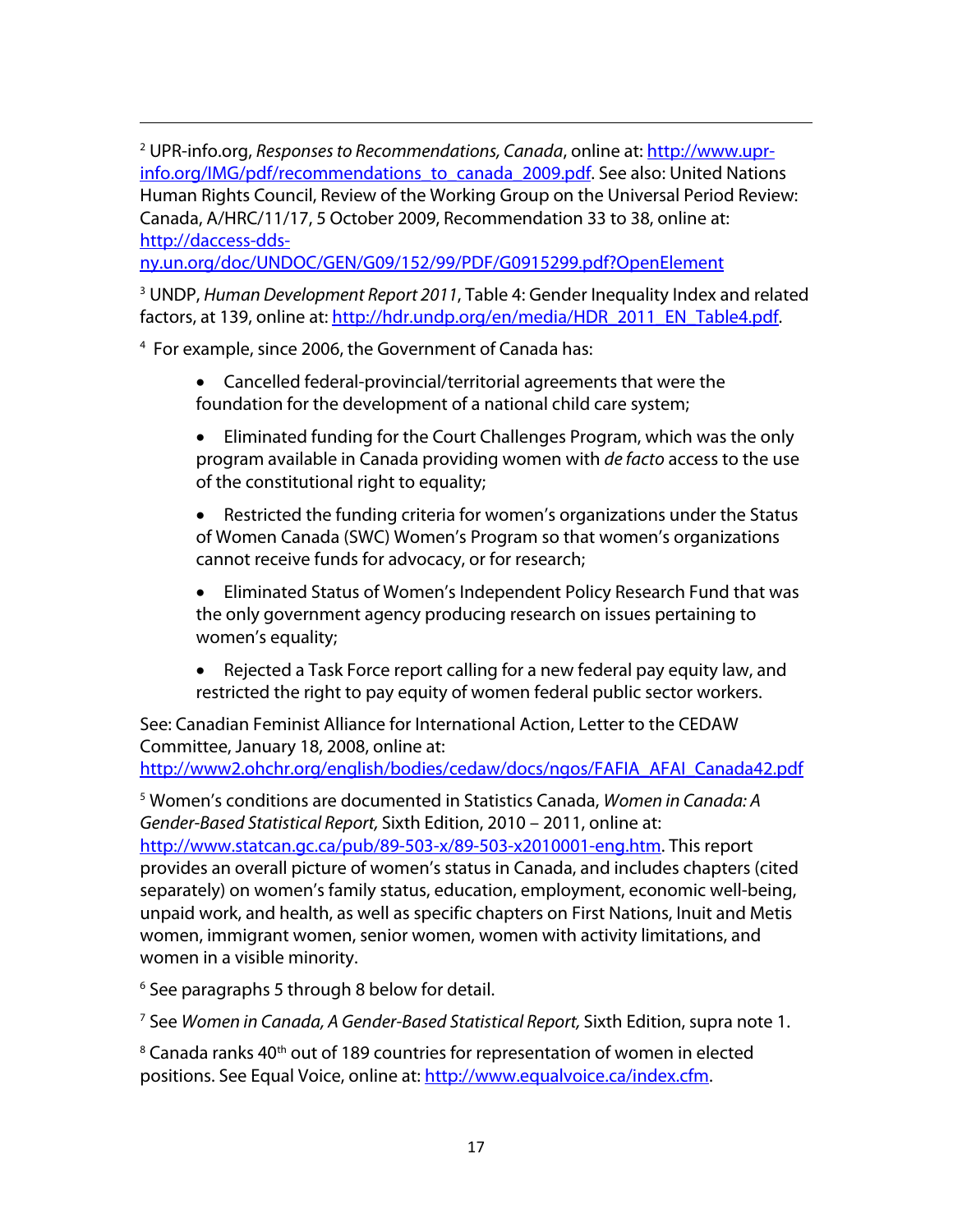<sup>9</sup> Statistics Canada, *Women in Canada, A Gender-Based Statistical Report, Sixth Edition,* Vincent Ferrao, "Paid Work", December 2010, online at: <http://www.statcan.gc.ca/pub/89-503-x/2010001/article/11387-eng.pdf>

<sup>10</sup> See paragraphs 32 through 34 below.

11 Fay Faraday, Made in Canada: How the Law Constructs Migrants Workers' Insecurity, September 2012, online at: [http://metcalffoundation.com/wp](http://metcalffoundation.com/wp-content/uploads/2012/09/Made-in-Canada-Full-Report.pdf)[content/uploads/2012/09/Made-in-Canada-Full-Report.pdf](http://metcalffoundation.com/wp-content/uploads/2012/09/Made-in-Canada-Full-Report.pdf)

<sup>12</sup> See paragraph 24 below.

<span id="page-17-0"></span> $\overline{a}$ 

<sup>13</sup> Wellesley Institute, Precarious Housing in Canada, 2010, online at: [http://www.wellesleyinstitute.com/wp-](http://www.wellesleyinstitute.com/wp-content/uploads/2010/08/Precarious_Housing_In_Canada.pdf)

[content/uploads/2010/08/Precarious\\_Housing\\_In\\_Canada.pdf;](http://www.wellesleyinstitute.com/wp-content/uploads/2010/08/Precarious_Housing_In_Canada.pdf) United Nations Human Rights Council, Report of the Special Rapporteur on Adequate Housing as a Component of the Right to an Adequate Standard of Living, and on the Right to Non-discrimination in This Context, Miloon Kothari: Addendum Mission to Canada (9 to 22 October 2007), 2009. paras. 63 – 68, online at: <http://www.unhcr.org/refworld/pdfid/49b7af2c2.pdf>

<sup>14</sup> Canadian Feminist Alliance for International Action, No Action: No Progress, Report on Canada's Progress in Implementing Priority Recommendations made by the United Nations Committee on the Elimination of Discrimination against Women in 2008, online at:

[http://www2.ohchr.org/english/bodies/cedaw/docs/ngos/NoActionNoProgress\\_Cana](http://www2.ohchr.org/english/bodies/cedaw/docs/ngos/NoActionNoProgress_CanadaFU.pdf) [daFU.pdf](http://www2.ohchr.org/english/bodies/cedaw/docs/ngos/NoActionNoProgress_CanadaFU.pdf)

<sup>15</sup> The Canadian Bar Association states that "Years of cutbacks have left the legal aid system in crisis… The crisis in legal aid has four facets: underfunding, discrepancies in coverage among jurisdictions, fragmentation in coverage within a legal aid program, and disproportionate impact." See: Canadian Bar Association, Legal Aid in Canada, online at: <http://www.cba.org/CBA/Advocacy/legalAid/>

<sup>16</sup> Holly Johnson and Myrna Dawson, Violence Against Women in Canada: Research and Policy Perspectives, Oxford University Press, 2011.

<sup>17</sup> Statistics Canada, *Women in Canada, A Gender-Based Statistical Report*, Sixth Edition, Tina Hotton Mahony, "Women and the Criminal Justice System", April 2011, at 36, online at: <http://www.statcan.gc.ca/pub/89-503-x/2010001/article/11416-eng.pdf>

<sup>18</sup> Canadian Association of Elizabeth Fry Societies, Submission of the Canadian Association of Elizabeth Fry Societies, Canada's Record Re: UN Convention Against Torture, online at: http://www.elizabethfry.ca/un/torture.pdf

<sup>19</sup> Statistics Canada, Persons in low income after tax  $2006 - 2010$ , online at: <http://www.statcan.gc.ca/tables-tableaux/sum-som/l01/cst01/famil19a-eng.htm>

 $20$  For a description of Canada's low income measures – before tax Low-Income Cut-Offs (LICOs), after tax Low Income Cut-Offs and Market Basket Measure (MBM) - see: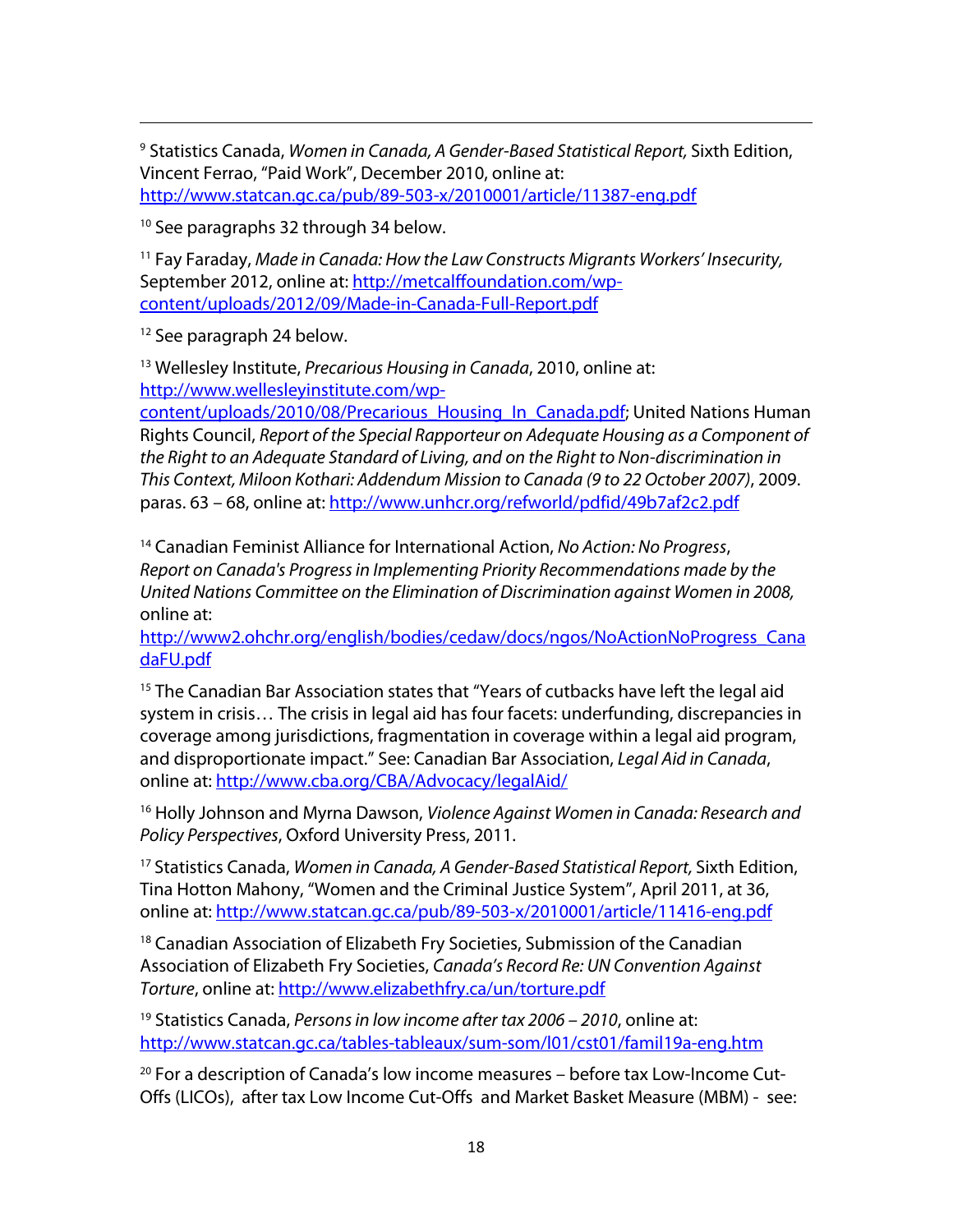<span id="page-18-0"></span>Statistics Canada, Low Income Measures, online at:

[http://www.statcan.gc.ca/pub/75f0002m/2011002/lim-mfr-eng.htm.](http://www.statcan.gc.ca/pub/75f0002m/2011002/lim-mfr-eng.htm) Statistics Canada states that LICOs and MBM do not define poverty in Canada, since "poverty is a question of social consensus, defined for a given point in time and in the context of a given country." FAFIA uses the terms "living below LICOs," "living in low income" and "living in poverty interchangeably," with references footnoted to Statistics Canada's LICOs.

<sup>21</sup> Statistics Canada, Persons in low income after tax  $2006 - 2010$ , online at: [http://www.statcan.gc.ca/tables-tableaux/sum-som/l01/cst01/famil19a-eng.htm.](http://www.statcan.gc.ca/tables-tableaux/sum-som/l01/cst01/famil19a-eng.htm)

<sup>22</sup> Statistics Canada. Women in Canada: A Gender-based Statistical Report: Sixth Edition, Cara Williams, Economic Well-being, December 2010, online at: <http://www.statcan.gc.ca/pub/89-503-x/2010001/article/11388-eng.pdf>

<sup>23</sup> Statistics Canada, *Women in Canada: A Gender-based Statistical Report*, Sixth Edition, Vivian O'Donnell and Susan Wallace, First Nations, Inuit and Metis Women, July 2011, at 34, online at: [http://www.statcan.gc.ca/pub/89-503-x/2010001/article/11442-eng.pdf.](http://www.statcan.gc.ca/pub/89-503-x/2010001/article/11442-eng.pdf) Low-income data on Aboriginal women is incomplete because there is no low-income data for First Nations people living on reserves or for Inuit living in the Territories. The 57% of Inuit women who live in the Territories are not included in this calculation. Further, for Indian, Inuit and Metis women Statistics Canada only provides percentages of women who live below the *before-tax* Low-income Cut-Offs. All other figures cited in this paragraph are percentages of women living below *after-tax* Low-Income Cut – Offs.

 $24$  Ibid.

 $\overline{a}$ 

<sup>25</sup> Statistics Canada, *Women in Canada*, Sixth Edition, Tina Chui and Hélène Maheux, "Visible Minority Women", July 2011, at 34, online at: <http://www.statcan.gc.ca/pub/89-503-x/2010001/article/11527-eng.pdf>

<sup>26</sup> Statistics Canada, Women in Canada, A Gender-Based Statistical Report, Sixth Edition, Tina Chui, "Immigrant Women", July 2011, at 31, online at: <http://www.statcan.gc.ca/pub/89-503-x/2010001/article/11528-eng.pdf>

 $27$  Ibid.

<sup>28</sup> Statistics Canada, *Women in Canada, A Gender-Based Statistical Report*, Fifth Edition, at 297, online at: <http://www.statcan.gc.ca/pub/89-503-x/89-503-x2005001-eng.pdf>. Statistics Canada does not give a figure for women with disabilities living below LICOs in the Sixth Edition of Women in Canada; see also: Canadian Council of Persons with Disabilities, "What does poverty look like in the disability community?" online at: [http://www.ccdonline.ca/en/blog/what-does-poverty-look-like-in-the-disability](http://www.ccdonline.ca/en/blog/what-does-poverty-look-like-in-the-disability-community)[community](http://www.ccdonline.ca/en/blog/what-does-poverty-look-like-in-the-disability-community)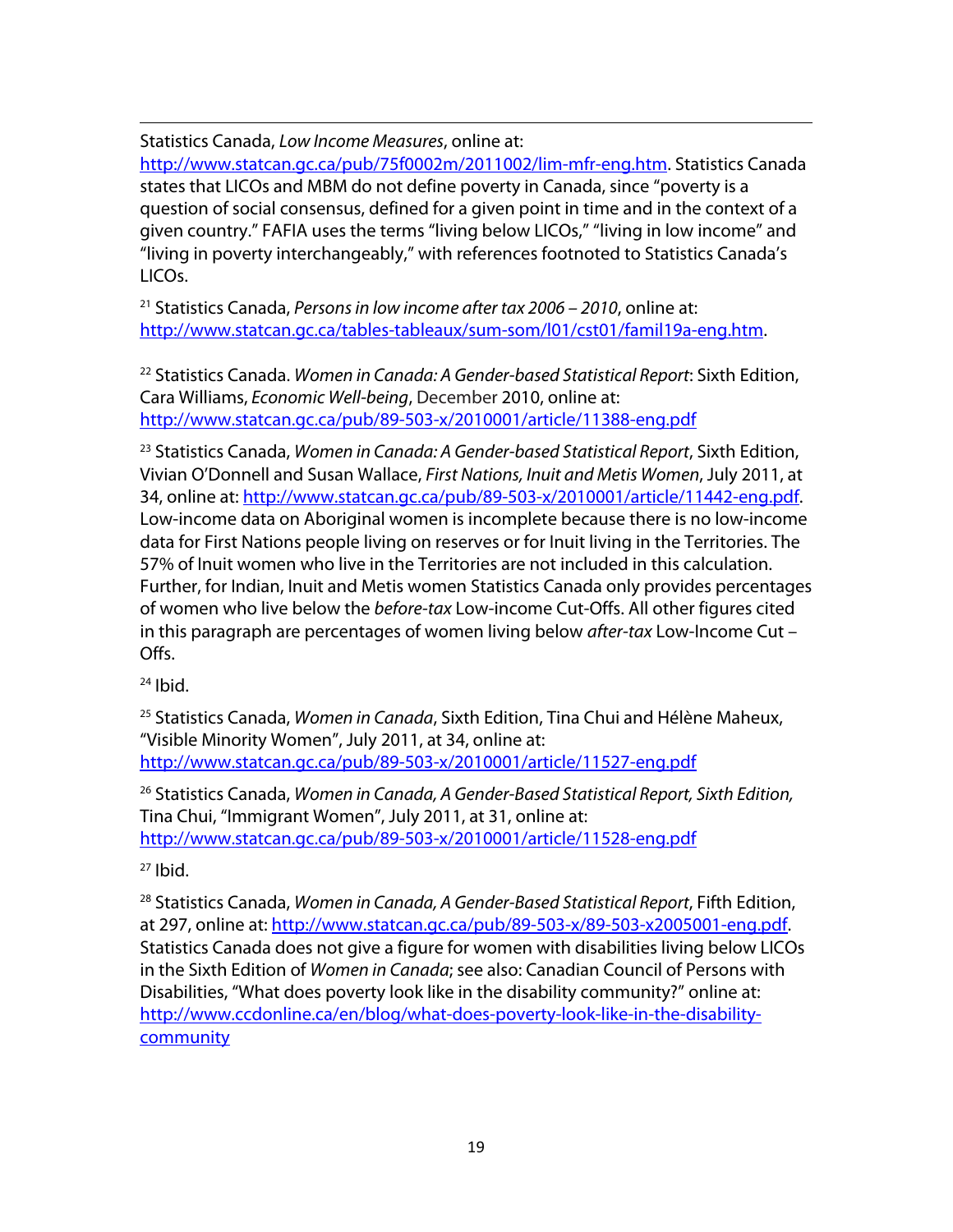<sup>29</sup> Statistics Canada, *Women in Canada, A Gender-Based Statistical Report*, Sixth Edition, Cara Williams, "Economic Well-Being", online at: [http://www.statcan.gc.ca/pub/89-](http://www.statcan.gc.ca/pub/89-503-x/2010001/article/11388-eng.htm%23a2) [503-x/2010001/article/11388-eng.htm#a2](http://www.statcan.gc.ca/pub/89-503-x/2010001/article/11388-eng.htm%23a2)

<sup>30</sup> National Council of Welfare, Adequacy of Welfare Incomes 2011. The Government of Canada has closed the National Council of Welfare and, as of September 28, 2012, its data reports could no longer be accessed, FAFIA downloaded this data on September 27, 2012.

<sup>31</sup> Wellesley Institute, Precarious Housing in Canada, online at: [http://www.wellesleyinstitute.com/wp](http://www.wellesleyinstitute.com/wp-content/uploads/2010/08/Precarious_Housing_In_Canada.pdf)[content/uploads/2010/08/Precarious\\_Housing\\_In\\_Canada.pdf](http://www.wellesleyinstitute.com/wp-content/uploads/2010/08/Precarious_Housing_In_Canada.pdf)

<span id="page-19-0"></span> $\overline{a}$ 

<sup>32</sup> Statistics Canada, *Women in Canada, A Gender-Based Statistical Analysis*, Fifth Edition, March 2006, at 145; see also Statistics Canada, Willa Rea, Jennifer Yuen, John Engeland and Roberto Figueroa, "The Dynamics of Housing Affordability", online at: <http://www.statcan.gc.ca/pub/75-001-x/2008101/pdf/10511-eng.pdf>

<sup>33</sup> YWCA Canada, When There's No Place Like Home: A Snapshot of Women's Homelessness in Canada, March 2012, online at: <http://ywcacanada.ca/data/publications/00000058.pdf>

<sup>34</sup> See Citizens for Public Justice, *The Reality of Housing Insecurity: A CPJ Backgrounder on* Housing and Homelessness, Trixie Ling, 2008, online at: [http://www.cpj.ca/files/docs/PJ-](http://www.cpj.ca/files/docs/PJ-Backgrounder-on-Housing-and-Homelessness3.pdf)[Backgrounder-on-Housing-and-Homelessness3.pdf](http://www.cpj.ca/files/docs/PJ-Backgrounder-on-Housing-and-Homelessness3.pdf)

<sup>35</sup> Homelesshub.ca, Definition of homelessness, online at: <http://www.homelesshub.ca/ResourceFiles/05092012CHRNhomelessdefinition.pdf>

<sup>36</sup> Statistics Canada, Transition Homes in Canada: National, Provincial and Territorial Fact Sheets, 2009-2010, online at: [http://www.statcan.gc.ca/pub/85-404-x/85-404](http://www.statcan.gc.ca/pub/85-404-x/85-404-x2011000-eng.pdf) [x2011000-eng.pdf](http://www.statcan.gc.ca/pub/85-404-x/85-404-x2011000-eng.pdf)

<sup>37</sup> See Being Homeless Is Getting To Be Normal: A Study of Women's Homelessness in the Northwest Territories, online at: <http://ywcacanada.ca/data/publications/00000011.pdf>

<sup>38</sup> Statistics Canada, Women in Canada: A Gender-based Statistical Report, Sixth Edition, Vivian O'Donnell and Susan Wallace, First Nations, Inuit and Metis Women, July 2011, online at: <http://www.statcan.gc.ca/pub/89-503-x/2010001/article/11442-eng.pdf>

<sup>39</sup> Council of Canadians with Disabilities, Gender, Disability and Low Income, online at: [http://www.ccdonline.ca/en/socialpolicy/poverty-citizenship/demographic](http://www.ccdonline.ca/en/socialpolicy/poverty-citizenship/demographic-profile/gender-disability-low-income)[profile/gender-disability-low-income](http://www.ccdonline.ca/en/socialpolicy/poverty-citizenship/demographic-profile/gender-disability-low-income)

<sup>40</sup> United Nations, Report of the Special Rapporteur on Adequate Housing as a Component of the Right to an Adequate Standard of Living, and on the Right to Non-discrimination in This Context, Miloon Kothari: Addendum Mission to Canada (9 to 22 October 2007), 2009. para. 63, online at: <http://www.unhcr.org/refworld/pdfid/49b7af2c2.pdf>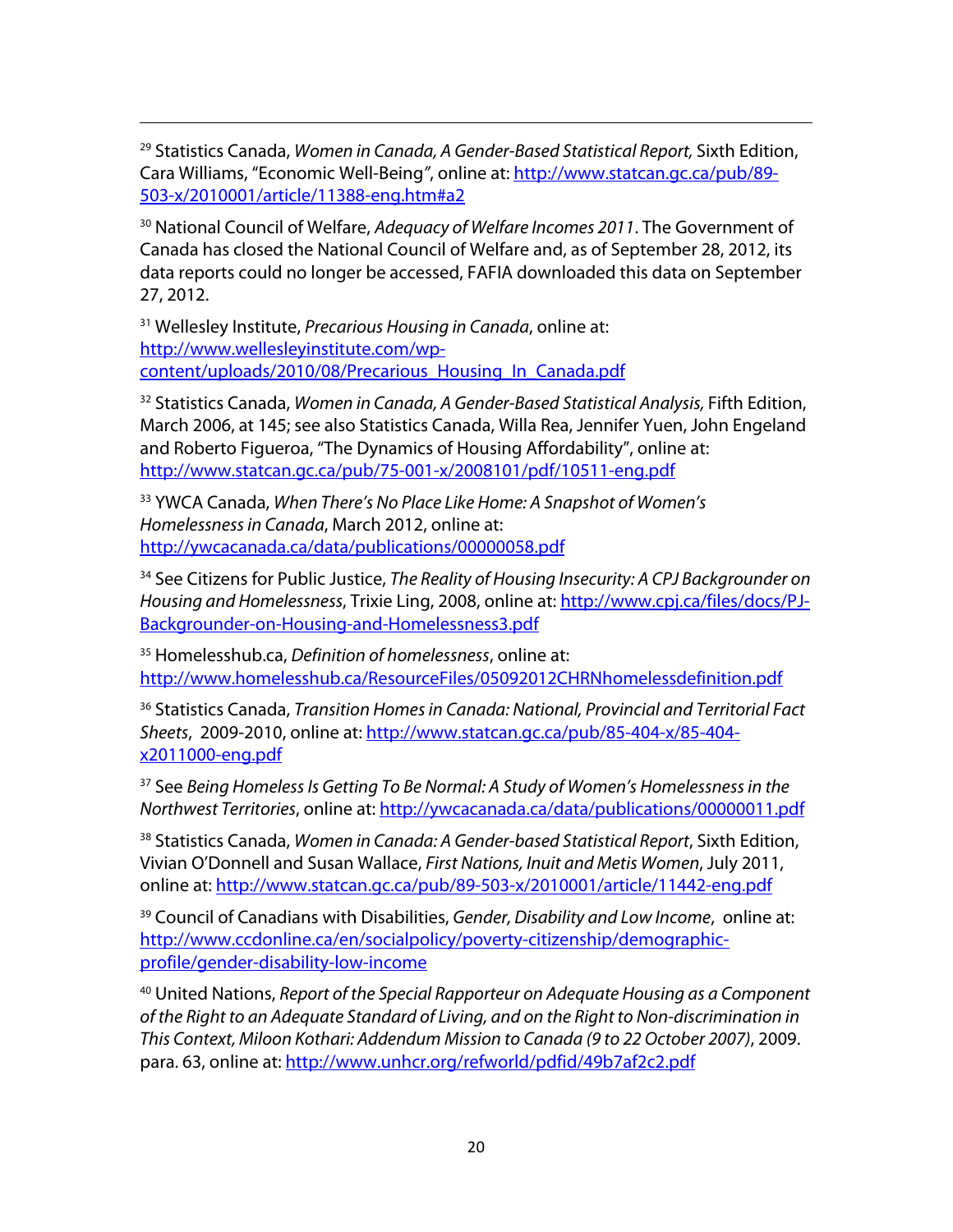<span id="page-20-0"></span><sup>41</sup> B.C. CEDAW Group, *Inaction and Non-Compliance*, 2008, at 54, online at: [http://povertyandhumanrights.org/wp](http://povertyandhumanrights.org/wp-content/uploads/2010/04/CanadaBC2008final.pdf)[content/uploads/2010/04/CanadaBC2008final.pdf.](http://povertyandhumanrights.org/wp-content/uploads/2010/04/CanadaBC2008final.pdf)

<sup>42</sup> First Nations Family and Caring Society, Wen:De. Coming to the Light of Day: The Journey Continues, 2005, at 7, online at:

<http://www.fncaringsociety.com/sites/default/files/docs/WendeJourneyContinues.pdf>  $43$  Ibid.

44 Information about this complaint can be found on the website of the First Nations Family and Caring Society at: [http://www.fncaringsociety.com/fnwitness/tribunal](http://www.fncaringsociety.com/fnwitness/tribunal-timeline)[timeline](http://www.fncaringsociety.com/fnwitness/tribunal-timeline)

45 Ibid. at 7. See also: Darcie Bennett & Lobat Sadrehashemi, Broken Promises: Parents Speak about B.C.'s Child Welfare System (Vancouver: Pivot Legal Society, 2008), at 11, online:

[http://d3n8a8pro7vhmx.cloudfront.net/pivotlegal/legacy\\_url/310/BrokenPromises.pd](http://d3n8a8pro7vhmx.cloudfront.net/pivotlegal/legacy_url/310/BrokenPromises.pdf?1345765642) [f?1345765642](http://d3n8a8pro7vhmx.cloudfront.net/pivotlegal/legacy_url/310/BrokenPromises.pdf?1345765642)Broken Promises. A key finding in this report is that survivors of violence are poorly supported and, at times, re-victimized by the child protection system.

46 When legal aid was established in Canada forty years ago, legal aid was paid for under cost-sharing arrangements between the federal government and the provinces. The cost of civil legal aid was shared under the Canada Assistance Plan Act, which also arranged for cost-sharing of social assistance and other social services. However, since 1995 all designations and conditions have been removed from the transfer payments for social services. The result has been a dramatic decline in the financial support for, and provision of civil legal aid, and inconsistencies in availability across provinces and territories.(See Canadian Bar Association, History of Federal Funding for Legal Aid, at: [http://www.cba.org/CBA/Advocacy/legalAid/history.aspx\)](http://www.cba.org/CBA/Advocacy/legalAid/history.aspx) For example, in British Columbia in 2002, funding for civil legal aid was cut by almost 40% over three years, and although small increases have been made since then, funding is still not back to 2002 levels. See B.C. CEDAW Group, Inaction and Non-Compliance: British Columbia's Approach to Women's Inequality, Submission of the B.C. CEDAW Group to the United Nations Committee on the Elimination of Discrimination against Women on the occasion of the Committee's review of Canada's 6th & 7th Reports, at 18, online at: [http://povertyandhumanrights.org/wp-](http://povertyandhumanrights.org/wp-content/uploads/2010/04/CanadaBC2008final.pdf)

[content/uploads/2010/04/CanadaBC2008final.pdf](http://povertyandhumanrights.org/wp-content/uploads/2010/04/CanadaBC2008final.pdf)

<sup>47</sup> Alison Brewin and Lindsay Stephens, Legal Aid Denied: Women and the Cuts to Legal Services in BC (September 2004), at 9, online at: [http://www.westcoastleaf.org/userfiles/file/legal\\_services.pdf](http://www.westcoastleaf.org/userfiles/file/legal_services.pdf)

48 Ibid. at 5.

 $\overline{a}$ 

<sup>49</sup> Canadian Bar Association, Legal Aid in Canada, online at: <http://www.cba.org/CBA/Advocacy/legalAid/>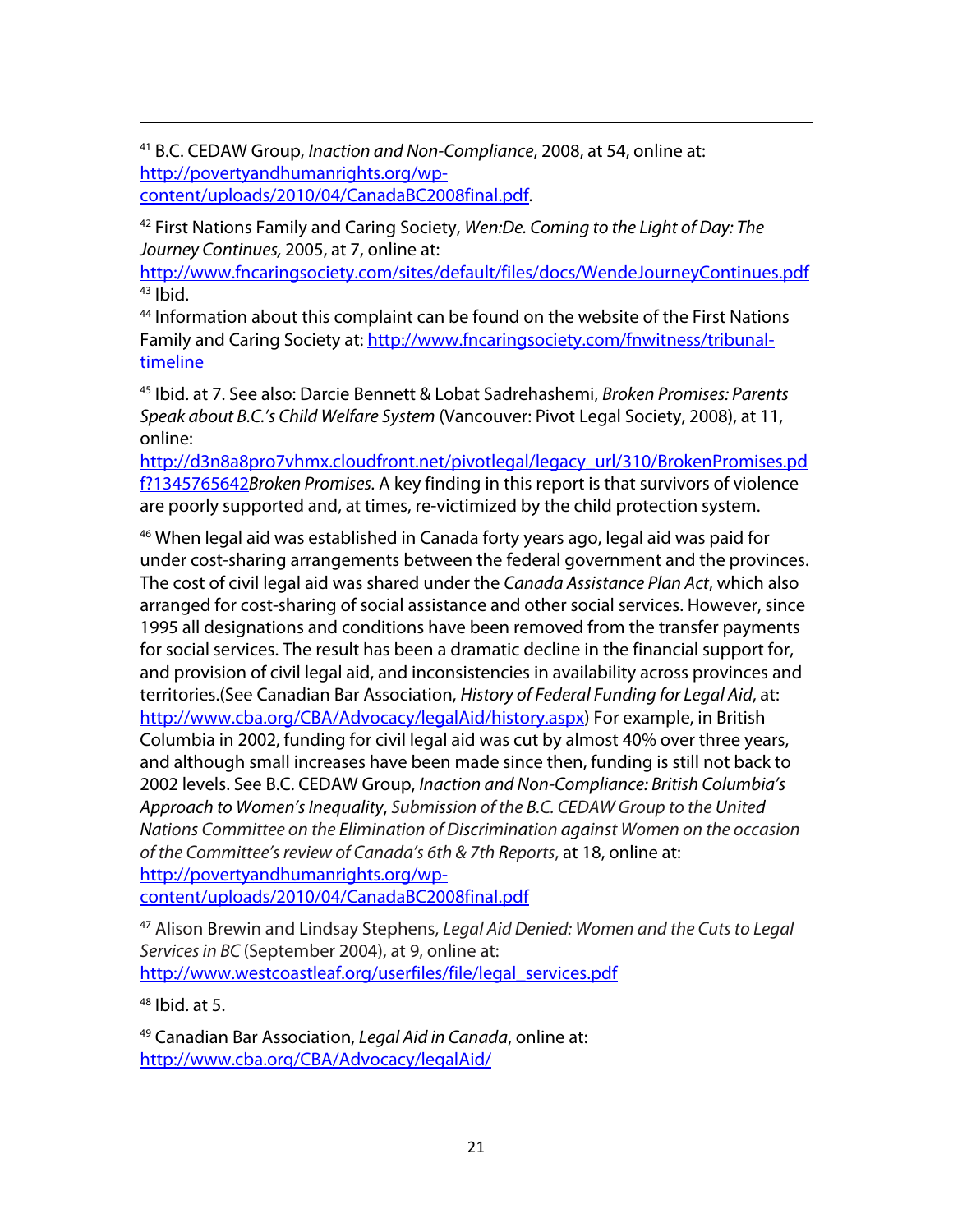<span id="page-21-0"></span> $50$  Canadian Child Care Advocates of B.C., A Tale of Two Canadas: Implementing Rights in Early Childhood, February 2011, at 11, online at:

 $\overline{a}$ 

[http://www2.ohchr.org/english/bodies/crc/docs/ngos/Canada\\_CoalitionofChildCareA](http://www2.ohchr.org/english/bodies/crc/docs/ngos/Canada_CoalitionofChildCareAdvocatesofBC&ChildCareAdvocacyAssociationofCanadaCRC61t.pdf) [dvocatesofBC&ChildCareAdvocacyAssociationofCanadaCRC61t.pdf](http://www2.ohchr.org/english/bodies/crc/docs/ngos/Canada_CoalitionofChildCareAdvocatesofBC&ChildCareAdvocacyAssociationofCanadaCRC61t.pdf)

<sup>51</sup> Organisation for Economic Co-operation and Development (OECD), September, 2006, Starting Strong II: Early childhood education and care, online at: [http://www.oecd.org/edu/preschoolandschool/startingstrongiiearlychildhoodeducati](http://www.oecd.org/edu/preschoolandschool/startingstrongiiearlychildhoodeducationandcare.htm) [onandcare.htm](http://www.oecd.org/edu/preschoolandschool/startingstrongiiearlychildhoodeducationandcare.htm)

 $52$  This description of the 'vicious circle is taken, with permission, directly from Gwen Brodsky, Melina Buckley, Shelagh Day, and Sharon McIvor, Poverty and Human Rights Centre, The Vicious Circle: A Report from Advancing the Rights of Poor Women, 2010, online at:

[http://povertyandhumanrights.org/wp-content/uploads/2012/10/The-Vicious-](http://povertyandhumanrights.org/wp-content/uploads/2012/10/The-Vicious-Circle.pdf)[Circle.pdf](http://povertyandhumanrights.org/wp-content/uploads/2012/10/The-Vicious-Circle.pdf) and from Remarks by Shelagh Day, Challlenges and Strategies, Governor-General's Conference, Together for Women's Security, September 2010, online at: [http://povertyandhumanrights.org/wp-content/uploads/2012/10/Remarks-of-](http://povertyandhumanrights.org/wp-content/uploads/2012/10/Remarks-of-Shelagh-Day-Challenges-and-Strategies.pdf)[Shelagh-Day-Challenges-and-Strategies.pdf](http://povertyandhumanrights.org/wp-content/uploads/2012/10/Remarks-of-Shelagh-Day-Challenges-and-Strategies.pdf)

<sup>53</sup> There has been litigation before the British Columbia Human Rights Tribunal and the courts regarding lower payments for grandmothers looking after grandchildren, as opposed to foster parents. See British Columbia v. McGrath, 2009 BCSC 180, online: [http://www.courts.gov.bc.ca/jdb-txt/SC/09/01/2009BCSC0180.htm.](http://www.courts.gov.bc.ca/jdb-txt/SC/09/01/2009BCSC0180.htm) The grandmothers claimed that they were discriminated against because of family status by being paid less welfare for looking after a grandchild than a foster parent would be paid for the care of the same child. The grandmothers were unsuccessful.

54 Committee on the Elimination of Discrimination against Women,

CEDAW/C/CAN/CO/7, 7 November 2008, para. 44, online at: http://daccess-ddsny.un.org/doc/UNDOC/GEN/N08/602/42/PDF/N0860242.pdf?OpenElement, and Parliament of Canada, Standing Committee on the Status of Women, Interim Report, Call Into the Night: An Overview of Violence against Aboriginal Women, March 2011, 40th Parliament, 3rd session, online at:

[http://www.parl.gc.ca/HousePublications/Publication.aspx?DocId=5056509&Languag](http://www.parl.gc.ca/HousePublications/Publication.aspx?DocId=5056509&Language=E&Mode=1&Parl=40&Ses=3) [e=E&Mode=1&Parl=40&Ses=3.](http://www.parl.gc.ca/HousePublications/Publication.aspx?DocId=5056509&Language=E&Mode=1&Parl=40&Ses=3) These reports refer specifically to the need for a holistic approach to Aboriginal women. Comprehensive strategies are also needed to address women's disadvantage generally, as reflected in UPR 2009 recommendation 45.

<sup>55</sup> See, for example, *Canada*, Combined  $6<sup>th</sup>$  and  $7<sup>th</sup>$  Periodic Reports to the Committee on the Elimination of Discrimination Against Women , CEDAW/C/CAN/7, 17 August 2007, online at: [http://daccess-dds-](http://daccess-dds-ny.un.org/doc/UNDOC/GEN/N07/485/90/PDF/N0748590.pdf?OpenElement)

[ny.un.org/doc/UNDOC/GEN/N07/485/90/PDF/N0748590.pdf?OpenElement](http://daccess-dds-ny.un.org/doc/UNDOC/GEN/N07/485/90/PDF/N0748590.pdf?OpenElement)

<sup>56</sup> Statistics Canada, Average earnings by sex and work pattern (full-time workers), online at: <http://www.statcan.gc.ca/tables-tableaux/sum-som/l01/cst01/labor01b-eng.htm>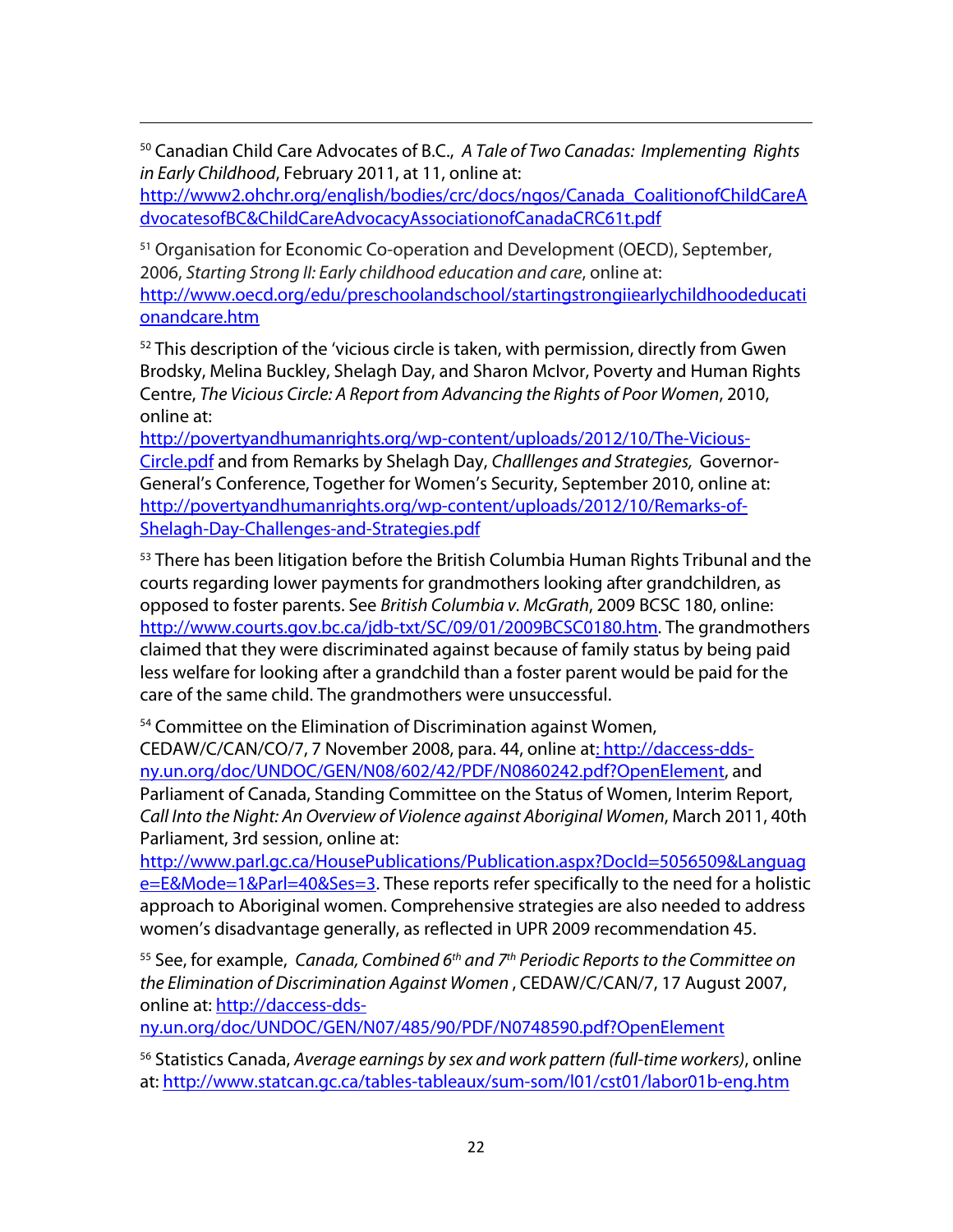57 Conference Board of Canada, The Gender Income Gap, September 2009, online at: <http://www.conferenceboard.ca/hcp/details/society/gender-income-gap.aspx>

<span id="page-22-0"></span> $\overline{\phantom{a}}$ 

<sup>58</sup> In Canada, only Quebec and Ontario have pay equity legislation that applies to both public and private sectors. In federal jurisdiction, pay equity is included in the Canadian Human Rights Act, but this now does not apply to the public sector. There is pay equity legislation applying only to the public sector in Prince Edward Island, Nova Scotia, New Brunswick, and Manitoba. Newfoundland has some agreements regarding equal pay for equal value for public sector workers. In Saskatchewan, Alberta and British Columbia there is no pay equity legislation applying to either the public or private sector. See Canadian Feminist Alliance for International Action, Women's Inequality in Canada, Submission of the Canadian Feminist Alliance for International Action to the United Nations Committee on the Elimination of Discrimination against Women, on the Occasion of the Committee's Review of Canada's 6th & 7th Reports, at 66, and Appendix II at 114, online at:

[http://www2.ohchr.org/english/bodies/cedaw/docs/ngos/FAFIACanadaCEDAW2008\\_](http://www2.ohchr.org/english/bodies/cedaw/docs/ngos/FAFIACanadaCEDAW2008_2.pdf) 2.pdf. The only change in pay equity legislation since FAFIA's 2008 report is a serious reduction in protection for federal public sector women employees, which is noted in paragraph 34.

<sup>59</sup> Public Service Equitable Compensation Act, S.C. 2009, c. 2, s. 394, online at: [http://laws](http://laws-lois.justice.gc.ca/PDF/P-31.65.pdf)[lois.justice.gc.ca/PDF/P-31.65.pdf](http://laws-lois.justice.gc.ca/PDF/P-31.65.pdf). If pay equity is not achieved during the bargaining process, workers can file individual complaints with the Public Service Staff Relations Board, but must do so without the help of their union. This legislation calls for a fine of \$50,000 to be levied against any union that assists or encourages its members to file a pay equity complaint or helps them do so.

 $60$  Statistics Canada, Women in Canada, Sixth Edition, Tina Chui and Hélène Maheux, "Visible Minority Women", July 2011, at 33, online at: [http://www.statcan.gc.ca/pub/89-503-x/2010001/article/11527-eng.pdf.](http://www.statcan.gc.ca/pub/89-503-x/2010001/article/11527-eng.pdf)

 $61$  Statistics Canada, The Daily, November 23, 2011, "Aboriginal People and the Labour Market", online at: [http://www.statcan.gc.ca/daily-quotidien/111123/dq111123b](http://www.statcan.gc.ca/daily-quotidien/111123/dq111123b-eng.htm)[eng.htm](http://www.statcan.gc.ca/daily-quotidien/111123/dq111123b-eng.htm); Statistics Canada, "Average Earnings by Sex and Work Pattern," CANSIM table: 202-0102, June 2011, online at: [http://www.statcan.gc.ca/tables-tableaux/sum](http://www.statcan.gc.ca/tables-tableaux/sum-som/l01/cst01/labor01a-eng.htm)[som/l01/cst01/labor01a-eng.htm](http://www.statcan.gc.ca/tables-tableaux/sum-som/l01/cst01/labor01a-eng.htm)

 $62$  Statistics Canada, Women in Canada, A Gender-Based Statistical Report, Susan Crompton, December 2011, Women with Activities Limitations, at 21 – 24, online at: <http://www.statcan.gc.ca/pub/89-503-x/2010001/article/11545-eng.pdf>

 $63$  In federal jurisdiction and Quebec, there is employment equity legislation. The federal Employment Equity Act makes some requirements of federal sector employers with over 100 employees, and of federal contractors. In Manitoba, there is an employment equity policy for public employment. In B.C. in 2002, an employment equity policy for public employment was dropped. In Ontario, employment equity legislation that was introduced in 1994 was repealed, after a change in government, in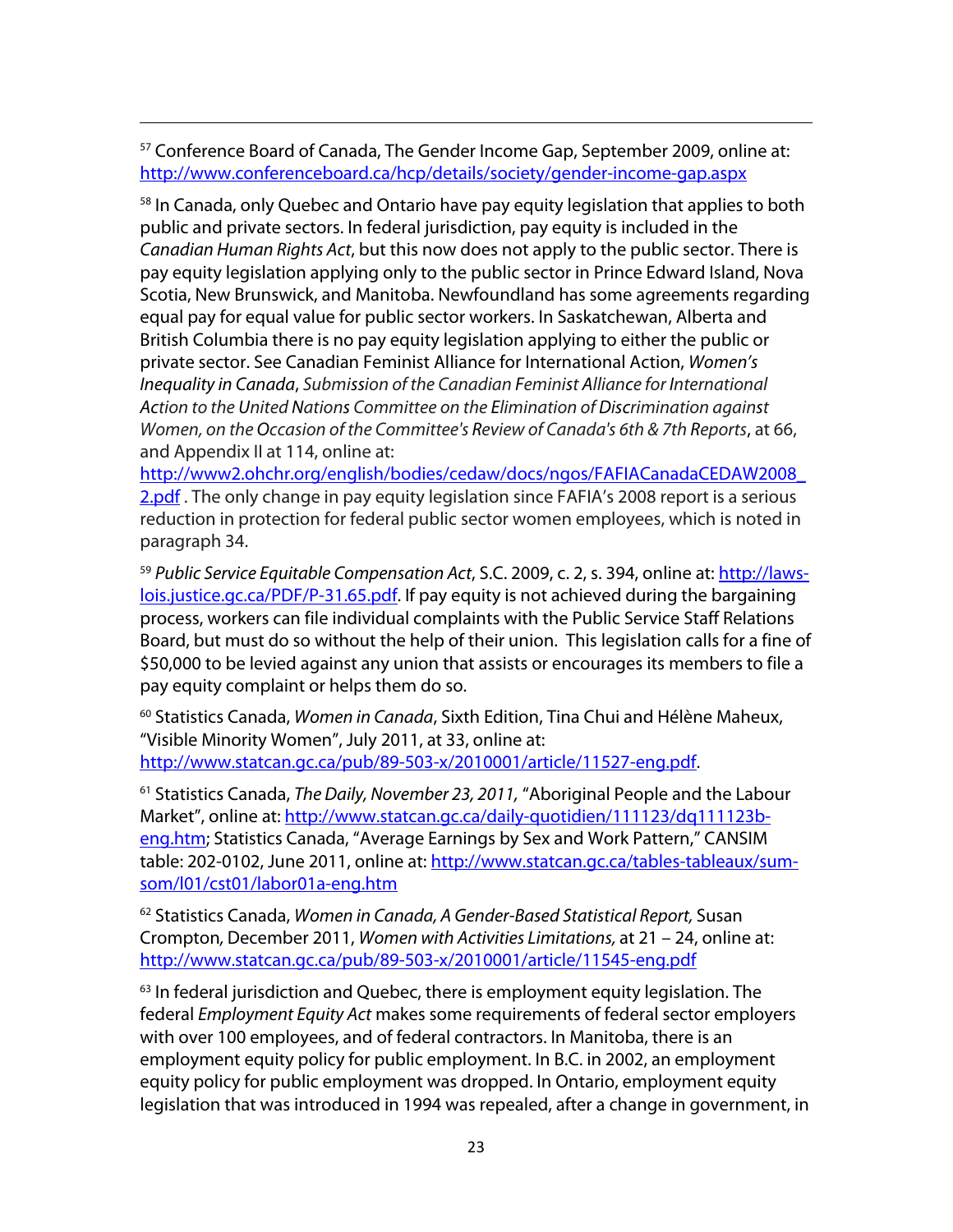<span id="page-23-0"></span>1995. Because of this patchy coverage, there is no requirement on most employers in Canada to take conscious and pro-active steps to identify and correct discrimination and under-representation of women, and particular groups of women, in their workplaces. The burden for correcting discrimination lies on those who experience it. Women must use the statutory human rights system to make complaints.

 $\overline{\phantom{a}}$ 

64 See Canada (Canadian Human Rights Commission) v. Canada (Attorney General), 2011 SCC 53, [2011] 3 S.C.R. 471. In this case, a human rights complainant, whom the Canadian Human Rights Commission declined to represent, tried to obtain legal costs after she won her case in part. However, she was denied compensation for her legal costs on the grounds that the *Canadian Human Rights Act* does not permit human rights complainants to claim them. The current situation is that many human rights complainants have to pay for their own legal representation and cannot retrieve legal costs even if they win. Many represent themselves, and self-represented complainants have a high loss rate.

 $65$  The Canadian Centre for Policy Alternatives takes note of the harmful absence of the federal government with respect to child care in its 2012 Alternative Federal Budget (Canadian Centre for Policy Alternative, Alternative Federal Budget 2012, at 76, online at: [http://www.policyalternatives.ca/sites/default/files/uploads/publications/National%20](http://www.policyalternatives.ca/sites/default/files/uploads/publications/National%20Office/2012/03/AFB2012%20Budget%20Document.pdf) [Office/2012/03/AFB2012%20Budget%20Document.pdf](http://www.policyalternatives.ca/sites/default/files/uploads/publications/National%20Office/2012/03/AFB2012%20Budget%20Document.pdf). The Canadian Bar Association also notes the absence of the federal government and the need for federal leadership on legal aid (see above), as did the National Council of Welfare regarding poverty.

<sup>66</sup> National Council of Welfare, Solving Poverty, at 17, as cited by the Canadian Council on Social Development, Poverty Reduction Policies and Programs: Canada, at 18, online at: [http://www.ccsd.ca/Reports/Canada\\_Report\\_FINAL.pdf](http://www.ccsd.ca/Reports/Canada_Report_FINAL.pdf). The federal government eliminated funding for the National Council of Welfare in Budget 2012. The Council closed its doors and its website at the end of September 2012.

<sup>67</sup> National Council of Welfare, Solving Poverty, at 18, as cited by the Canadian Council on Social Development.

68 'Aboriginal Women' refers to First Nations, Metis and Inuit women.

 $69$  United Nations Human Rights Council, Review of the Working Group on the Universal Period Review: Canada, A/HRC/11/17, 5 October 2009, Recommendation 33 to 38, online at: [http://daccess-dds-](http://daccess-dds-ny.un.org/doc/UNDOC/GEN/G09/152/99/PDF/G0915299.pdf?OpenElement)

[ny.un.org/doc/UNDOC/GEN/G09/152/99/PDF/G0915299.pdf?OpenElement](http://daccess-dds-ny.un.org/doc/UNDOC/GEN/G09/152/99/PDF/G0915299.pdf?OpenElement).

 $70$  Concluding observations of the Committee on Economic, Social and Cultural Rights: Canada. UN Doc. E/C.12/CAN/CO/4, E/C.12/CAN/CO/5 (22 May 2006) at paras. 11(d), 15, 26.

 $71$  Concluding observations of the Committee on the Elimination of Racial Discrimination: Canada, CERD/C/CAN/CO/18 (25 May 2007) at paras. 20-21; and Canada, CERD/C/CAN/CO/19-20, 9 March 2012, at para. 17, online at: <http://www2.ohchr.org/english/bodies/cerd/docs/CERD.C.CAN.CO.19-20.pdf>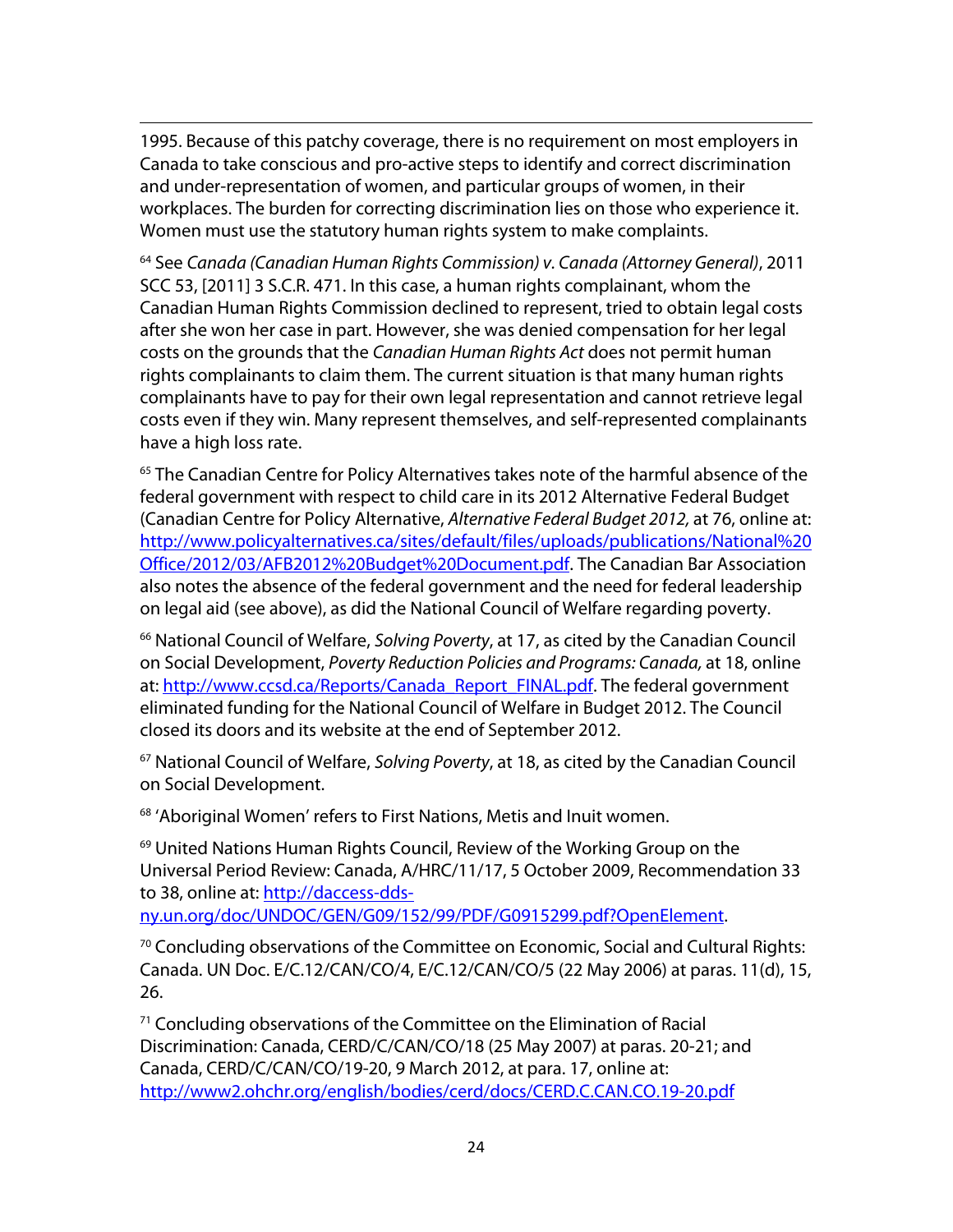<span id="page-24-0"></span> $72$  Committee Against Torture,  $48<sup>th</sup>$  session, CAT/C/CAN/CO/6, 25 June 2012, at para. 21, online at: C:\Documents and Settings\User\Local Settings\Temp\CAT.C.CAN.CO.6.doc

 $73$  UN Committee on the Elimination of Discrimination against Women, CEDAW/C/CAN/CO/7, 7 November 2008, online at: http://daccess-ddsny.un.org/doc/UNDOC/GEN/N08/602/42/PDF/N0860242.pdf?OpenElement

74 Ibid. at para. 44

 $\overline{\phantom{a}}$ 

 $75$  Human Rights Council, 20<sup>th</sup> Session, Report of the Special Rapporteur on Violence Against Women, its causes and consequences, Rashida Manjoo, A/HR/20/16, 23 May 2012, at paras. 62 and 65, online at:

http://www.ohchr.org/Documents/Issues/Women/A.HRC.20.16 En.pdf.

 $76$  NGOs also reported back to the Committee to inform it that Canada had taken no action. See: Canadian Feminist Alliance for International Action, No Action, No Progress: FAFIA's Report on Canada's Progress in Implementing Priority Recommendations made by the CEDAW Committee in 2008, February 2010, online at: [http://www.fafia](http://www.fafia-afai.org/files/Report.%20No%20Action%20No%20Progress.%20FAFIA.%202010_2.pdf)[afai.org/files/Report.%20No%20Action%20No%20Progress.%20FAFIA.%202010\\_2.pdf](http://www.fafia-afai.org/files/Report.%20No%20Action%20No%20Progress.%20FAFIA.%202010_2.pdf); B.C. CEDAW Group, Nothing to Report, A Report on Progress in Implementing Priority Recommendations made by the CEDAW Committee in its 2008 Concluding Observations on Canada, January 2010, online at: [http://povertyandhumanrights.org/wp](http://povertyandhumanrights.org/wp-content/uploads/2010/04/nothing-to-report.pdf)[content/uploads/2010/04/nothing-to-report.pdf;](http://povertyandhumanrights.org/wp-content/uploads/2010/04/nothing-to-report.pdf) Amnesty International, Canada: Follow Up To Concluding Observations of the United Nations Committee on the Elimination of Discrimination against Women, online at: [http://www2.ohchr.org/english/bodies/cedaw/docs/ngos/AI\\_CanadaFU.pdf](http://www2.ohchr.org/english/bodies/cedaw/docs/ngos/AI_CanadaFU.pdf)

 $77$  United Nations Committee on the Elimination of Discrimination, Press Release by the Committee on the Elimination of Discrimination against Women concerning the inquiry regarding disappearances and murders of aboriginal women and girls in Canada. 16 December 2011, online at:

[http://www2.ohchr.org/english/bodies/cedaw/docs/CanadaInquiry\\_Press\\_Release.pdf](http://www2.ohchr.org/english/bodies/cedaw/docs/CanadaInquiry_Press_Release.pdf)

<sup>78</sup> Canadian Feminist Alliance for International Action, Disappearances and Murders of Aboriginal Women and Girls, Submission to the Committee on the Elimination of Racial Discrimination, 2012, at 13 – 16, online at:

<http://www2.ohchr.org/english/bodies/cerd/cerds80.htm>

 $79$  See terms of reference and complete information on the Missing Women Commission of Inquiry at: http://www.missingwomenInquiry.ca/

<sup>80</sup> Kent Roach et al., Letter to Attorney General Shirley Bond, September 7, 2011, online at: <http://www.amnesty.ca/files/MissingWomenLetterSeptember7,%202011.pdf>

<sup>81</sup> Urgent Appeal by the Native Women's Association of Canada to United Nations Special Rapporteur on Violence Against Women, Rashida Manjoo, United Nations Special Rapporteur on the Rights of Indigenous Peoples, James Anaya, and United Nations Special Rapporteur on the Independence of Judges and Lawyers, Mrs. Gabriela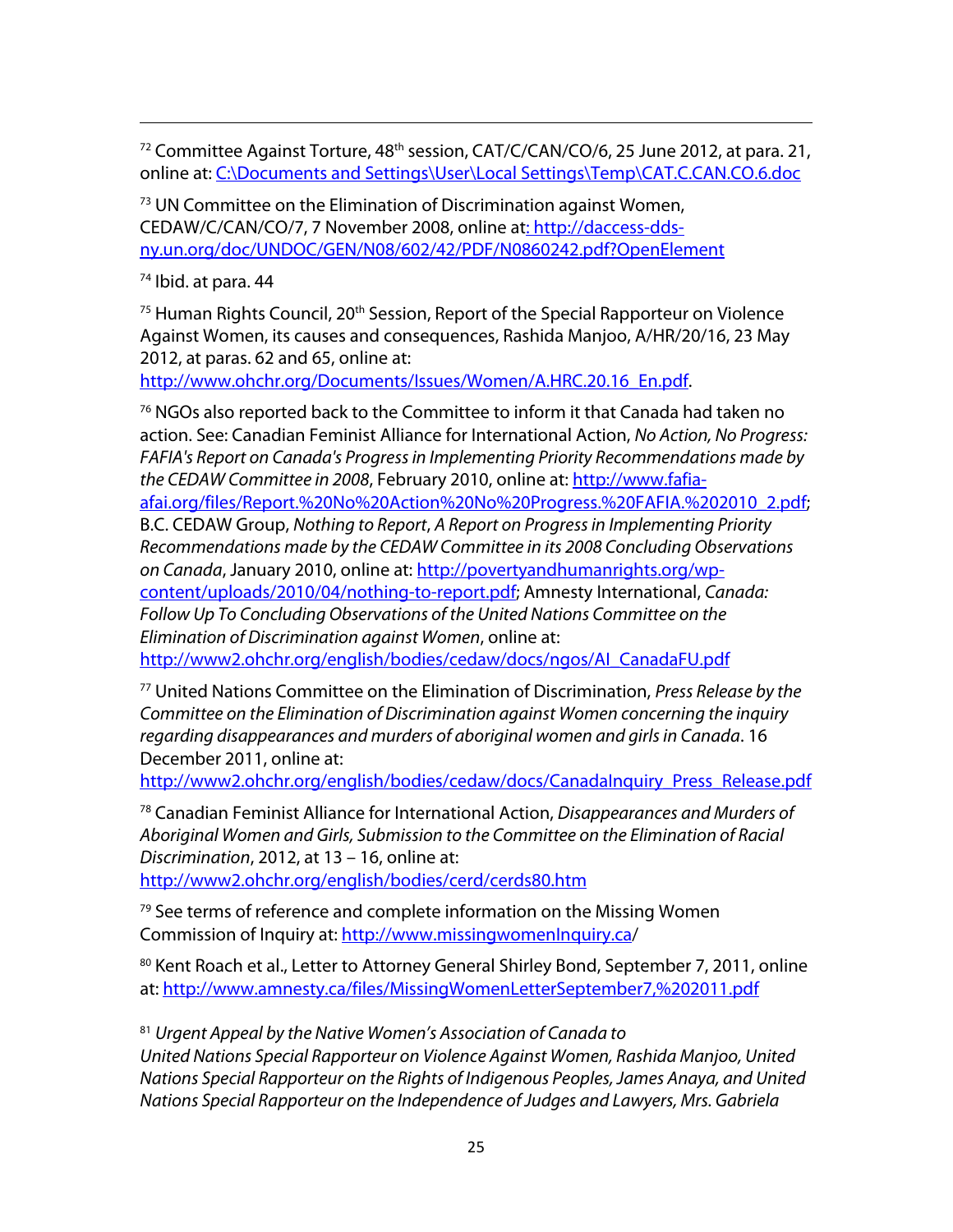<span id="page-25-0"></span>Knaul, September 9, 2011, online at:

 $\overline{\phantom{a}}$ 

[http://www.nwac.ca/sites/default/files/download/yzhou/NWAC%20Request%20to%2](http://www.nwac.ca/sites/default/files/download/yzhou/NWAC%20Request%20to%20UN%20Special%20Rapporteurs%20for%20Urgent%20Joint%20Appeal%20to%20Canada.pdf) [0UN%20Special%20Rapporteurs%20for%20Urgent%20Joint%20Appeal%20to%20Ca](http://www.nwac.ca/sites/default/files/download/yzhou/NWAC%20Request%20to%20UN%20Special%20Rapporteurs%20for%20Urgent%20Joint%20Appeal%20to%20Canada.pdf) [nada.pdf](http://www.nwac.ca/sites/default/files/download/yzhou/NWAC%20Request%20to%20UN%20Special%20Rapporteurs%20for%20Urgent%20Joint%20Appeal%20to%20Canada.pdf)

82 Committee on the Elimination of Discrimination Against Women, Communication No. 19/2008, CEDAW/C/5/D/19/2008, 26 April 2012, online at: [http://www2.ohchr.org/english/law/docs/CEDAW-C-51-D-19-2008\\_en.pdf](http://www2.ohchr.org/english/law/docs/CEDAW-C-51-D-19-2008_en.pdf)

 $83$  Gender equity in Indian registration, An Act to promote gender equity in Indian registration by responding to the Court of Appeal for British Columbia decision in McIvor v. Canada (Registrar of Indian and Northern Affairs), S.C. 2010, c. 18, Assented to 2010-12- 15, online at: [http://laws-lois.justice.gc.ca/eng/AnnualStatutes/2010\\_18/page-1.html](http://laws-lois.justice.gc.ca/eng/AnnualStatutes/2010_18/page-1.html). FAFIA notes that this legislation was commented on favourably by the CERD Committee in its 2012 review without taking into account that the sex discrimination in the *Indian Act* status registration provisions has still not been completely eliminated, and that more generations of Aboriginal women and their descendants may be forced to bring legal challenges to correct it.

84 Sharon McIvor and Jacob Grismer v. Canada, Communication submitted for consideration under the First Optional Protocol to the International Covenant on Civil and Political Rights, November 24, 2010, online at: [http://povertyandhumanrights.org/wp](http://povertyandhumanrights.org/wp-content/uploads/2011/08/McIvorApplicantsPetition1.pdf)[content/uploads/2011/08/McIvorApplicantsPetition1.pdf](http://povertyandhumanrights.org/wp-content/uploads/2011/08/McIvorApplicantsPetition1.pdf)

<sup>85</sup> Wesley Group, Mandy Wesley, Marginalized, The Aboriginal Women's experience in Federal Corrections: A Report for Public Safety Canada, 2012, at 1, online at: [http://publications.gc.ca/collections/collection\\_2012/sp-ps/PS4-120-2012-eng.pdf](http://publications.gc.ca/collections/collection_2012/sp-ps/PS4-120-2012-eng.pdf)

86 Ibid. at 47.

<sup>87</sup> Ibid. See also: Canadian Association of Elizabeth Fry Societies, Facts Sheets on Federally Sentenced Women in Canada - Indigenous Women, online at: <http://www.elizabethfry.ca/eweek2011e/factsht.htm>.

 $88$  Ibid.

<sup>89</sup> These recommendations reflect findings and recommendations of Louise Arbour, Canada, Commission of Inquiry into Certain Events at the Prison for Women in Kingston. Report. Ottawa: Public Works and Government Services Canada, 1996, (Cat. No. JS42- 73/1996E); The Canadian Human Rights Commission, Protecting Their Rights: A Systemic Review of Human Rights in Correctional Services for Federally Sentenced Women. Ottawa, 2003; Office of Correctional Investigator, Correctional Investigator's Response to the Canadian Human Rights Commission's Consultation Paper for the Special Report on the Situation of Federally Sentenced Women, January 2004.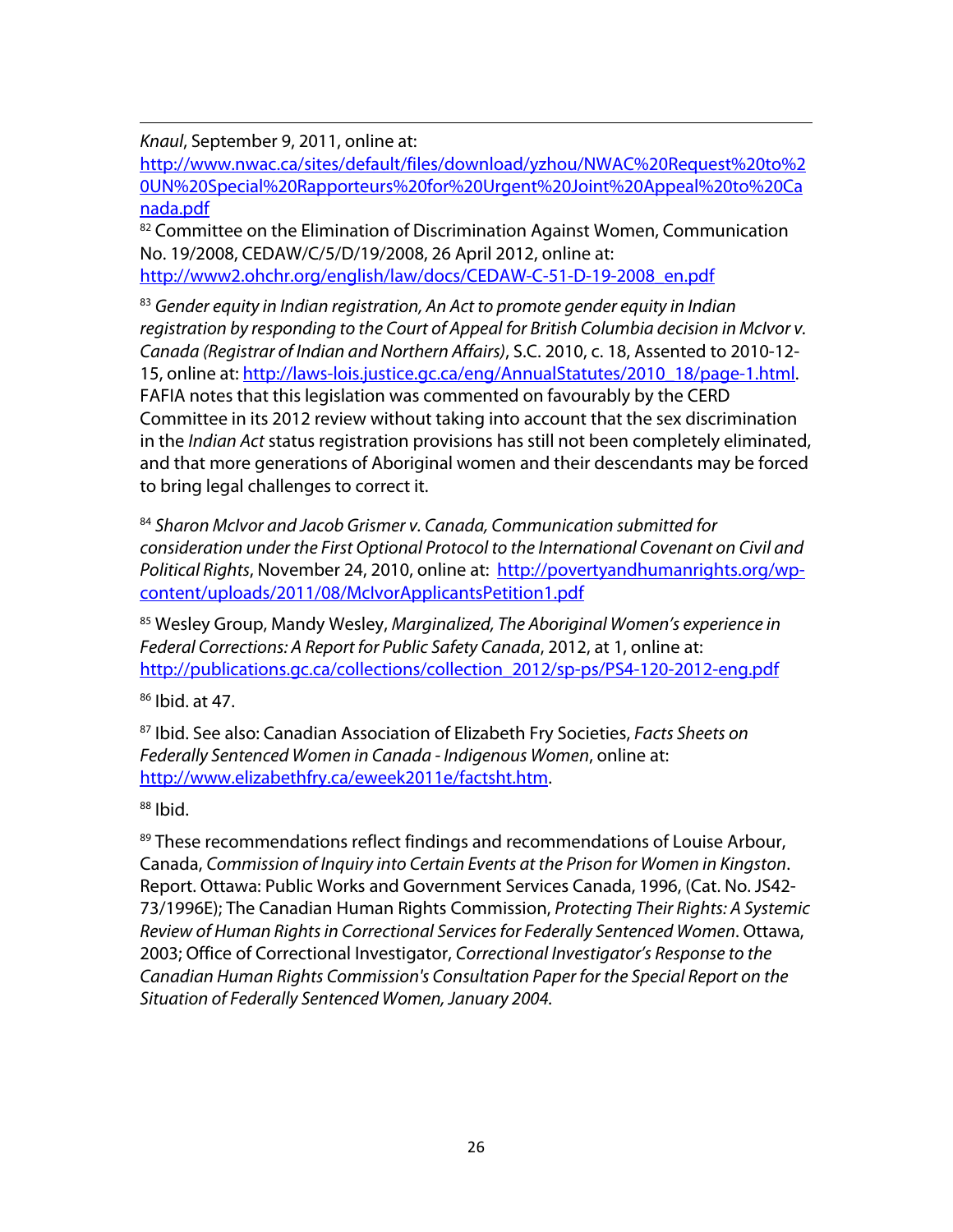#### **Appendix I - Members of the Canadian Feminist Alliance for International Action**

- A Commitment to Training and Employment for Women (ACTEW)
- Action ontarienne contre la violence faite aux femmes
- Alliance des femmes de la francophonie canadienne (AFFC)
- Amelia Rising Sexual Assault Centre of Nipissing

- Antigonish Women's Resource Centre & Sexual Assault Services Association (AWRC & SASA)
- Association féminine d'éducation et d'action sociale (AFEAS)
- Rainy River District Women's Shelter of Hope.
- Canadian Association of Elizabeth Fry Societies
- Canadian Association of Sexual Assault Centres (CASAC)
- Canadian Council of Muslim Women (CCMW)
- Canadian Federation of Students Women's Representative
- Canadian Federation of University Women (CFUW)
- Canadian Federation of University Women (CFUW) Kanata
- Canadian Labour Congress Women's Committee (CLC)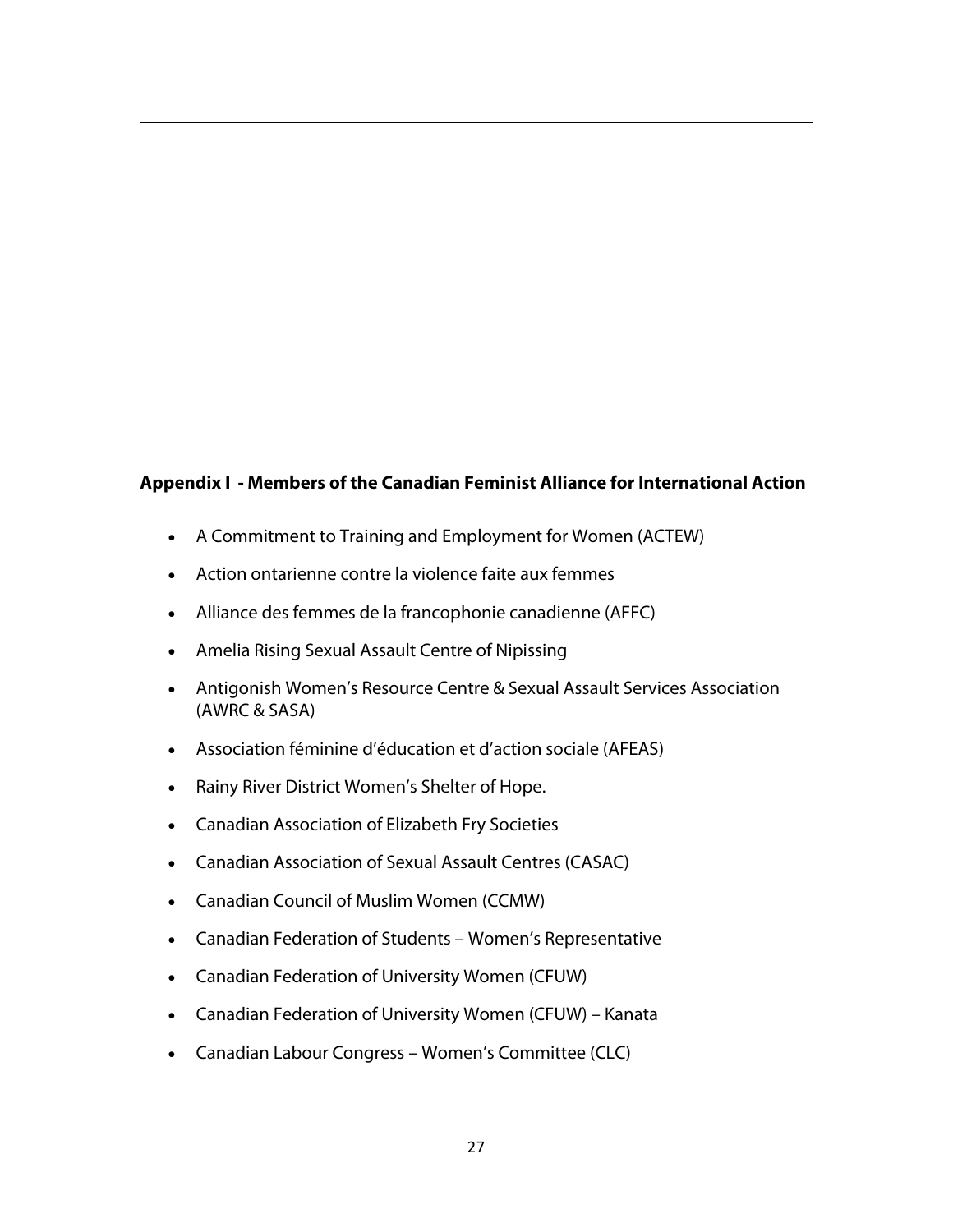- Canadian Research Institute for the Advancement of Women National (CRIAW – Ottawa)
- Canadian Research Institute for the Advancement of Women Nova Scotia (CRIAW-Nova Scotia)
- Canadian Voice of Women for Peace (VOW)
- Canadian Women's Community Economic Development Council
- Canadian Women's Foundation

- Canadian Women's Health Network (CWHN)
- Centre for Equality Rights in Accommodation Toronto (CERA Toronto)
- Centre for Northern Families / Yellowknife Women's Society
- Community Economic Development for Immigrant Women (CED)
- Congress of Black Women of Canada
- DisAbled Women's Network Canada (DAWN Canada)
- DisAbled Women's Network Ontario (DAWN Ontario)
- Fédération des femmes du Québec (FFQ)
- [Fédération des ressources d'hébergement pour femmes violentées et en](http://www.fede.qc.ca/)  [difficulté du Québec](http://www.fede.qc.ca/)
- Feminists for Just and Equitable Public Policy (FemJEPP)
- Girls Action Foundation
- Intercede
- International Women of Saskatoon (IWS)
- Kaushee's Place Yukon Women's Transition Home
- Les EssentiElles
- MATCH International
- Memorial University of Newfoundland, Department of Women's Studies
- Métis National Council of Women
- Mothers Are Women (MAW)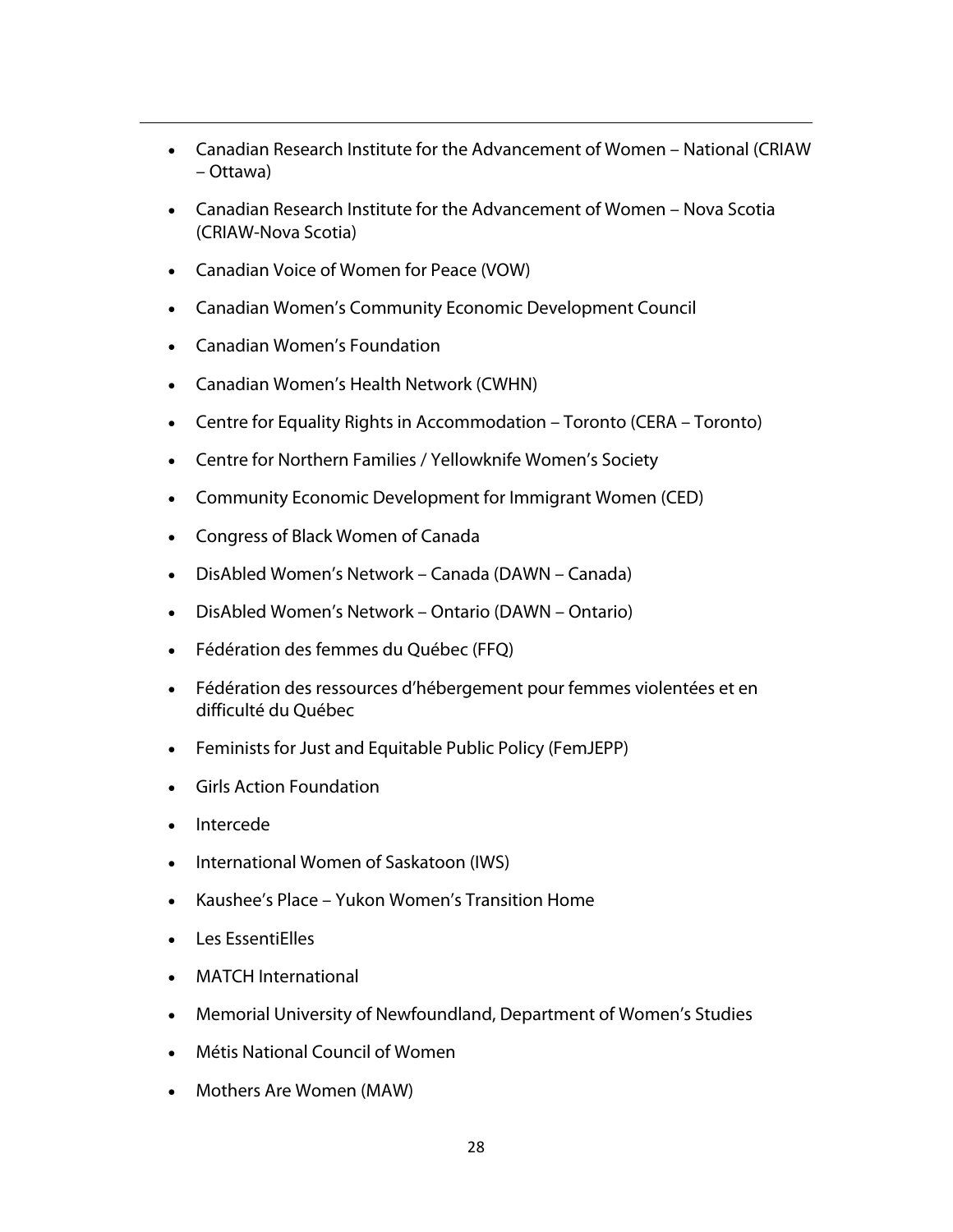• Mother of the Red Nations (MORN)

- National Association of Women and the Law (NAWL)
- National Council of Women of Canada (NCWC)
- National Organization of Immigrant and Visible Minority Women of Canada (NOIVMWC)
- Native Women's Association of Canada (NWAC)
- Nobel Women's Initiative
- Older Women's Network (OWN)
- Ontario Association of Interval & Transition Houses (OAITH)
- Québec Native Women Inc. (FAQNW)
- [Regroupement des maisons pour femmes victimes de violence conjugale](http://www.maisons-femmes.qc.ca/)
- [Regroupement québécois des CALACS \(Centres d'aide et de lutte contre les](http://www.rqcalacs.qc.ca/)  [agressions à caractère sexuel\)](http://www.rqcalacs.qc.ca/)
- [Relais-femmes](http://www.relais-femmes.qc.ca/)
- Riverdale Immigrant Women's Centre (RIWC)
- The Convention on the Elimination of all forms of Discrimination Against Women – British Columbia (CEDAW-BC)
- Toronto Women's City Alliance (TWCA)
- Toronto Women for a Just and Healthy Planet
- Transition House Association of Nova Scotia (THANS)
- United Nations Development Fund for Women, (UNIFEM Winnipeg Chapter)
- United Nations Platform for Action Committee (UNPAC)
- Vancouver Committee for Domestic Workers and Caregivers Rights (VCDWCR)
- Vancouver Rape Relief & Women's Shelter
- Vancouver Status of Women (VSW)
- Vancouver Women's Health Collective
- Victoria Faulkner Women's Centre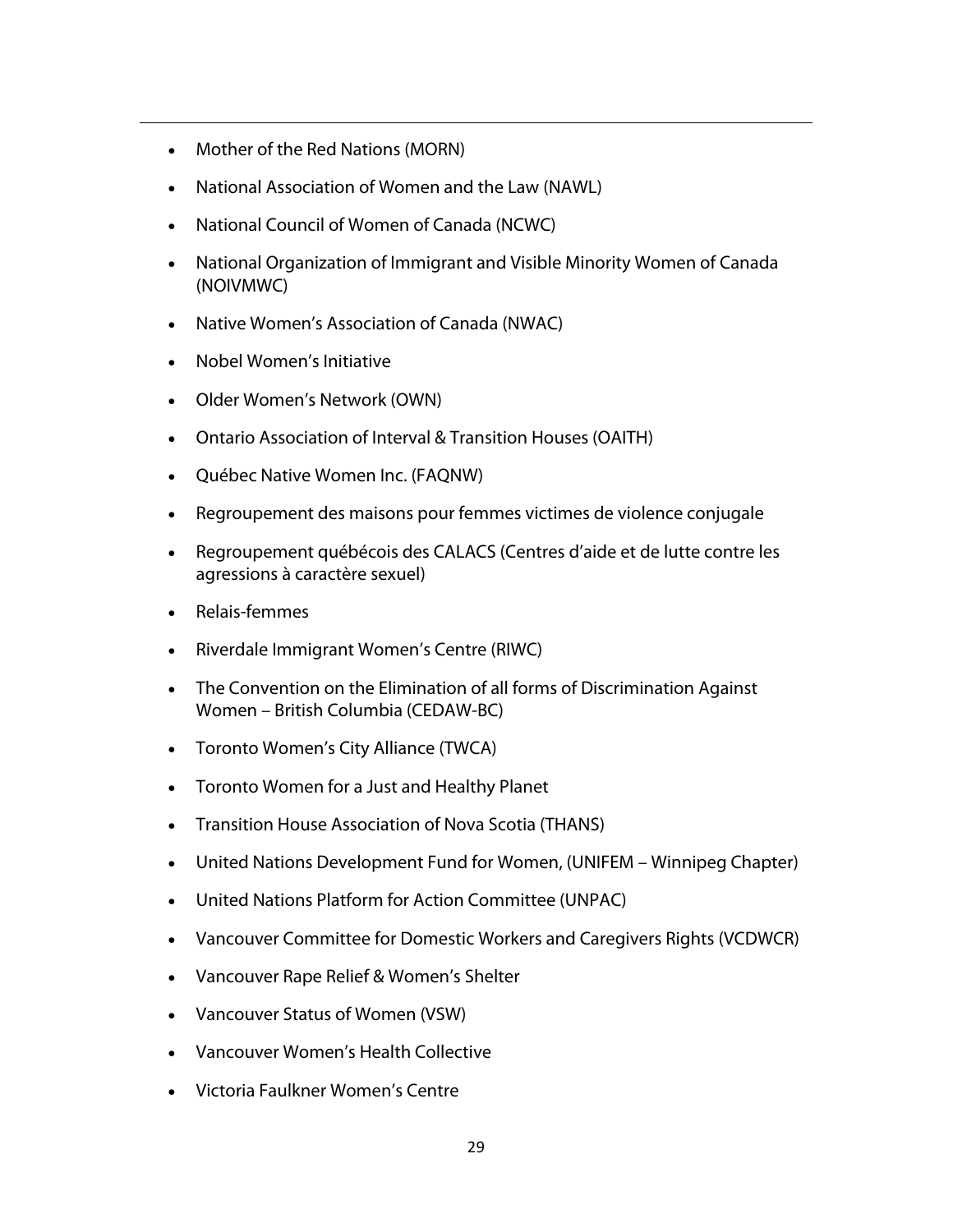• Women's Habitat

 $\overline{\phantom{a}}$ 

- Women's Health in Women's Hands
- Women's Inter-Church Council of Canada (WICC)
- Women in Resource Development Corporation (WRDC)
- Yellowknife YWCA
- Yukon Status of Women Council
- YWCA Canada National Office (YWCA)
- YWCA of Moncton

#### **FAFIA Partners (Related equality-seeking organizations)**

- Action Canada for Population and Development (ACPD)
- Amnesty International Canada
- Assembly of First Nations (AFN)
- Campaign 2000
- Canada Without Poverty
- Canadians for Choice
- Canadian Union of Postal Workers (CUPW)
- Canadian Union of Public Employees (CUPE)
- Child Care Advocacy Association of Canada (CCAAC)
- Childcare Resource and Research Unit (CRRU)
- Coalition of Provincial and Territorial Advisory Councils on the Status of Women
- Manitoba Advisory Council of the Status of Women
- [Manitoba Women's Advisory Council](http://www.gov.mb.ca/msw/index.html?)
- [New Brunswick Advisory Council on the Status of Women](http://www.acswcccf.nb.ca/)
- [Nova Scotia Advisory Council of the Status of Women](http://www.gov.ns.ca/staw/)